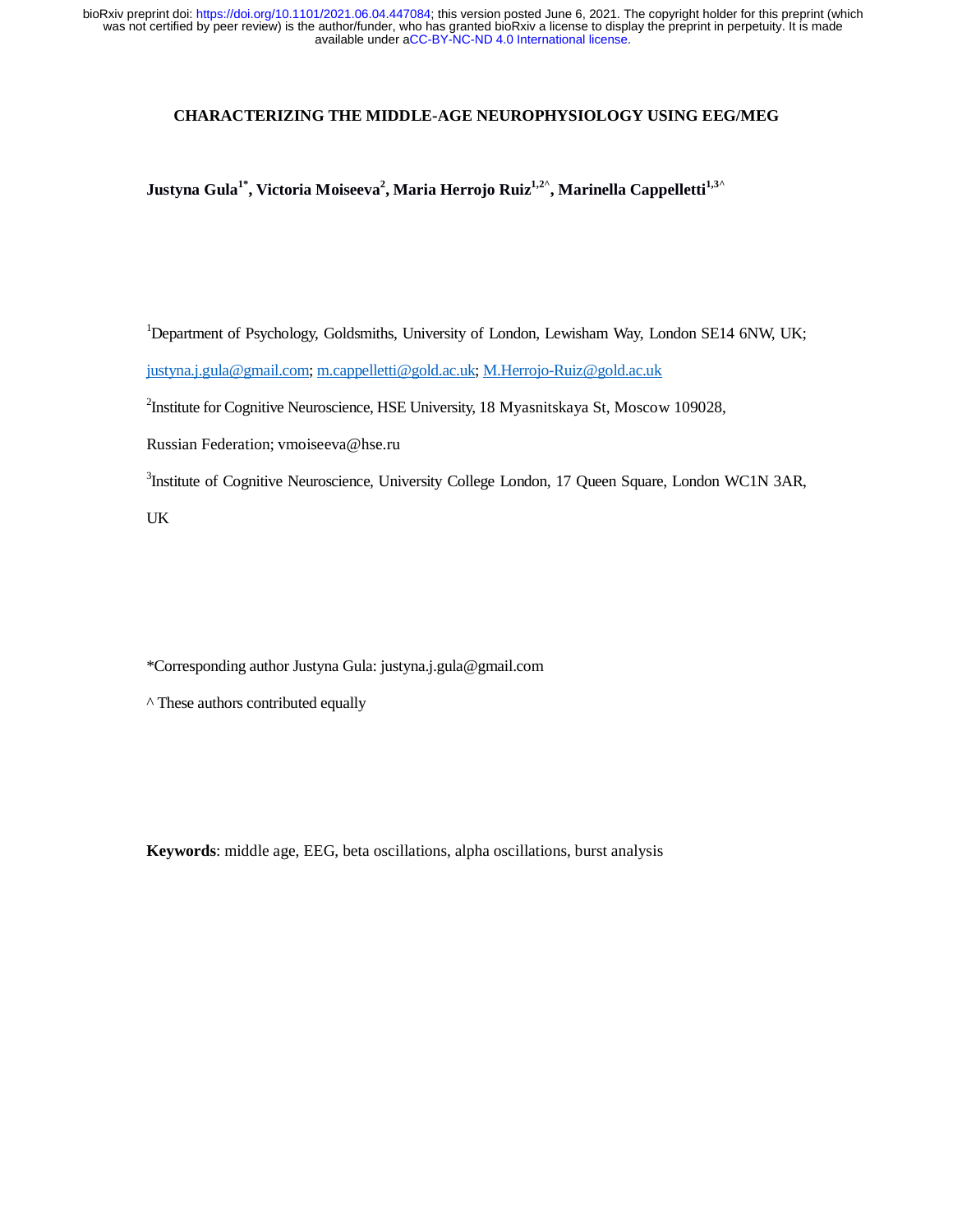# **ABSTRACT**

Middle adulthood – the period of life between 40 and 60 years of age – is accompanied by important physical and emotional changes, as well as cognitive and neuronal ones. Nevertheless, middle age is often overlooked in neuroscience under the assumption that this is a time of relative stability, although cognitive decline, as well as changes in brain structure and function are well-established by the age of 60.

Here we characterized the middle-aged brain in the context of healthy younger and older adults by assessing resting-state electrophysiological and neuromagnetic activity in two different samples ( $N =$ 179, 631). Alpha and beta oscillations – two key ageing signatures – were analyzed in terms of spectral power and burst events. While posterior alpha power and burst rate features changed linearly with age, similarly to behavioral measures, sensorimotor beta power and burst rate properties varied non-linearly, with inflection points during middle age. The findings suggest that ageing is characterized by distinct spatial and temporal brain dynamics, some critically arising in middle age.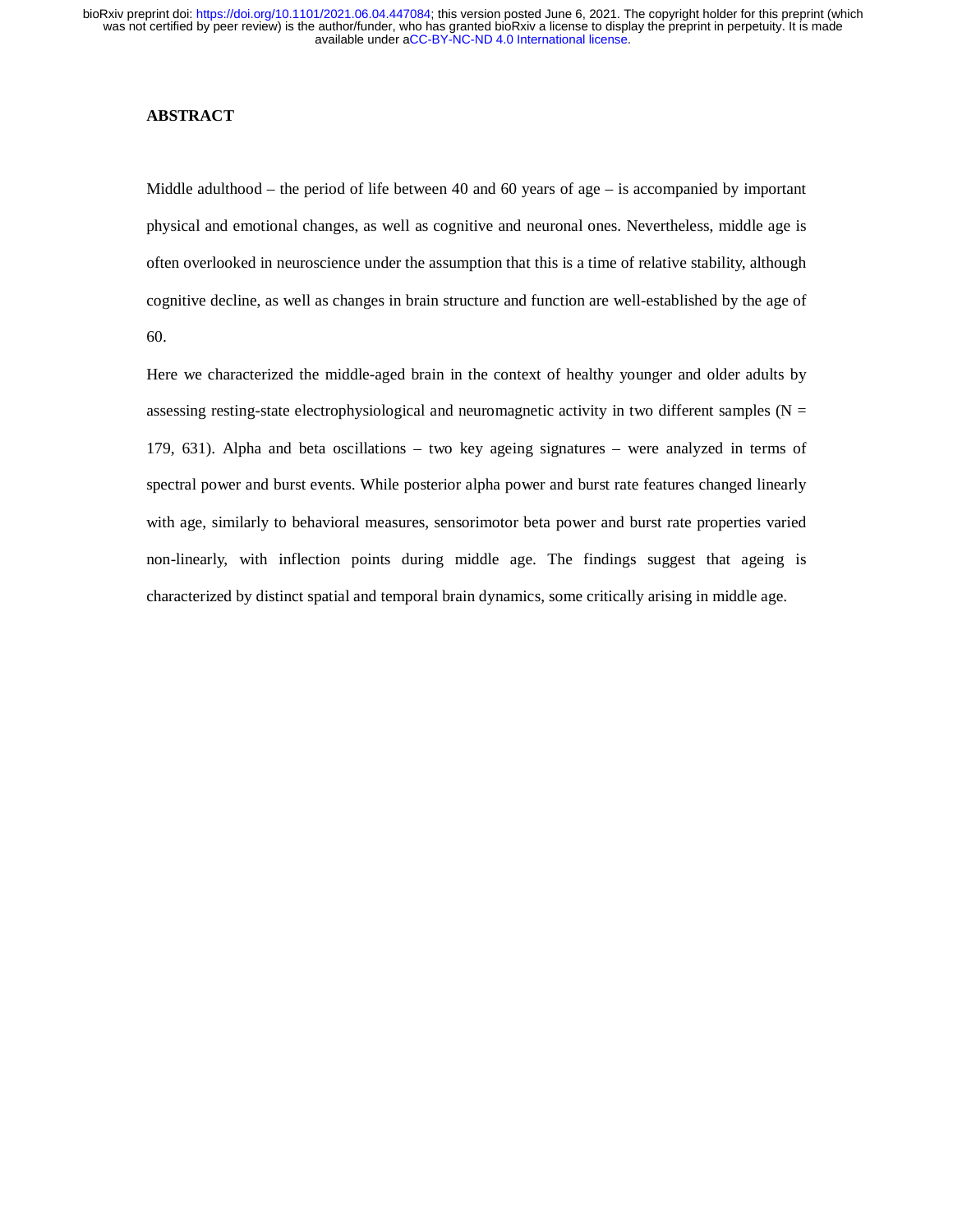# 1. **INTRODUCTION**

Middle adulthood – the period of life from about 40 to 60 years old – is often a rich and active stage in most people's lives, also accompanied by important cognitive and neuronal changes (Lachman, 2004, 2015). Middle age is however often neglected in neuroscience on the account that more informative and larger changes are observable when comparing young to older adults (Lachman, 2010; Willis et al, 2010). Indeed, most studies of the ageing brain are dominated by cross-sectional investigations typically comparing only students (about 20 years old) and pensioners (about 60-80 years old) (Craik & Bialystok, 2006), therefore assuming a linear trajectory of change, with performance in midlife expected to fall midway between young and old age. Non-linear trajectories of age change are rarely tested even when middle agers as part of the sample (Callaghan et al, 2014; Draganski et al, 2011).

In contrast to these studies, cognitive decline is reported to start from mid-age, for instance in terms of impoverished processing speed, memory and executive functions (Ferreira et al, 2015; Gautam et al, 2011; Park et al, 2014; Salthouse, 2009, 2011; Singh-Manoux et al, 2012; Zimprich and Mascherek, 2010). These age-related behavioral changes parallel alterations in brain structure and function, especially in brain regions such as the prefrontal cortex, the medial temporal areas and the hippocampus. These areas show accelerated shrinkage (Raz et al, 2005, 2007, 2010; Fjell et al, 2009), and white matter decreases in volume (Ge et al., 2002) or myelin content starting in the fourth decade of life (Karolis et al, 2019), pointing to the importance of studying middle age for signaling later agerelated brain changes.

A complementary approach to previous neuroimaging studies consists of using electroencephalography (EEG) or magnetoencephalography (MEG) to provide a more direct assessment of neurophysiological processes (Cohen, 2017). Neuronal oscillations in EEG/MEG signals can be linked to neurophysiological mechanisms, which is central to understanding age-related brain changes (Sherman et al, 2016, Law et al, 2019). Past M/EEG investigations comparing younger and older adults at rest showed negative correlations between alpha (8-13 Hz) oscillations and age in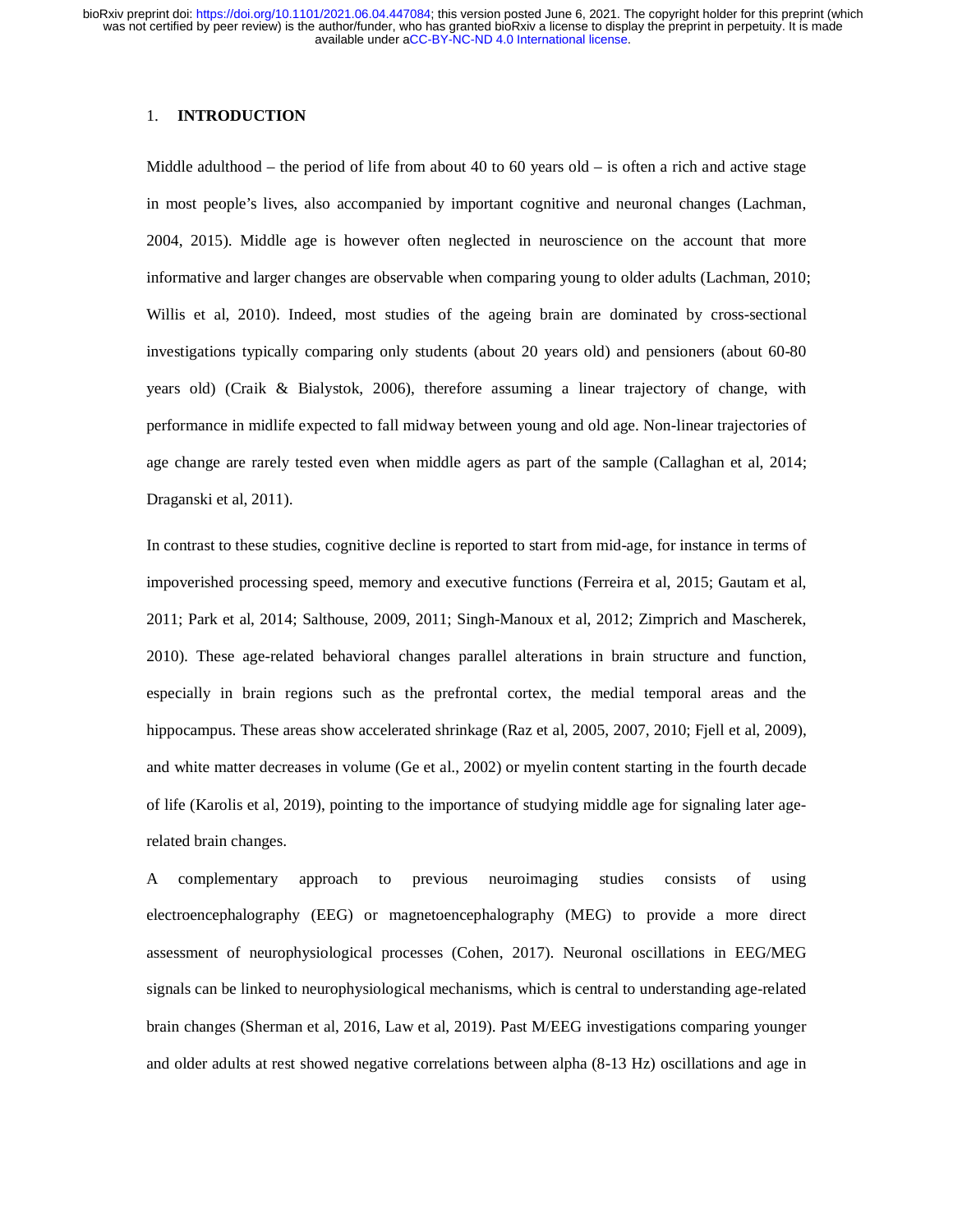occipito-parietal brain regions (Ishii et al 2017; Vlahou et al, 2015) or the reverse pattern in beta (13-

30 Hz) oscillatory activity in motor areas (Rossiter et al, 2014; Rondina et al, 2019).

Alpha oscillations are known for supporting functional inhibitory mechanisms -including in the context of working memory processing- by suppressing task-irrelevant areas and in turns goalirrelevant stimuli and behavioral responses (Jensen & Mazaheri, 2010; Klimesch, 2012). Beta oscillations, on the other hand, are prominent in the basal ganglia and in cortical prefrontal and sensorimotor regions (Lundqvist et al, 2016; Schmidt et al, 2019). Although there is an ongoing debate regarding the functions of sensorimotor beta, growing evidence indicates that sensorimotor beta activity is enhanced in association with the maintenance of ongoing motor states, while it decreases during updates in motor plans and predictions (Hosaka et al, 2015; Tan et al, 2016, Sporn et al, 2019).

New insights into the functional role of alpha and beta oscillations can be provided by complementing classical spectral power analysis (collapsing trial information) with the analysis of oscillation "bursts" in single trials (Feingold et al, 2015; Shin et al, 2017; Lundqvist et al, 2016). Brief oscillation bursts of ~50-100 ms duration are a central feature of physiological alpha and beta activity (Poil et al., 2008; Feingold et al, 2015; Torrecillos et al, 2018). In the case of beta bursts, their distribution is maximal in premotor-motor and basal ganglia areas (Feingold et al. 2015; Little et al., 2019). Neurological or psychiatric conditions can modulate spectral power and burst properties (Tinkhauser et al, 2017; Torrecillos et al, 2015; Sporn et al, 2020), yet it remains unclear whether healthy lifespan changes in neuronal oscillations also alter burst properties.

Here we assessed both the spectral power and burst properties of alpha and beta oscillations to capture dynamic changes in neuronal activity that were modulated by ageing. In our first study, EEG was recorded at rest in a group of middle agers as well as in younger and older healthy adults. We hypothesized (i) linear changes with age in alpha activity (Ishii et al 2017; Vlahou et al, 2015), and (ii) non-linear lifespan changes in beta activity, peaking in middle age. To assess the link between alpha oscillations and cognitive performance, we tested whether the hypothesized linear age-related changes in spectral power and bursts properties corresponded with changes in working memory performance, previously shown to modulate alpha activity (Jensen & Mazaheri, 2010; Klimesch, 2012). In a second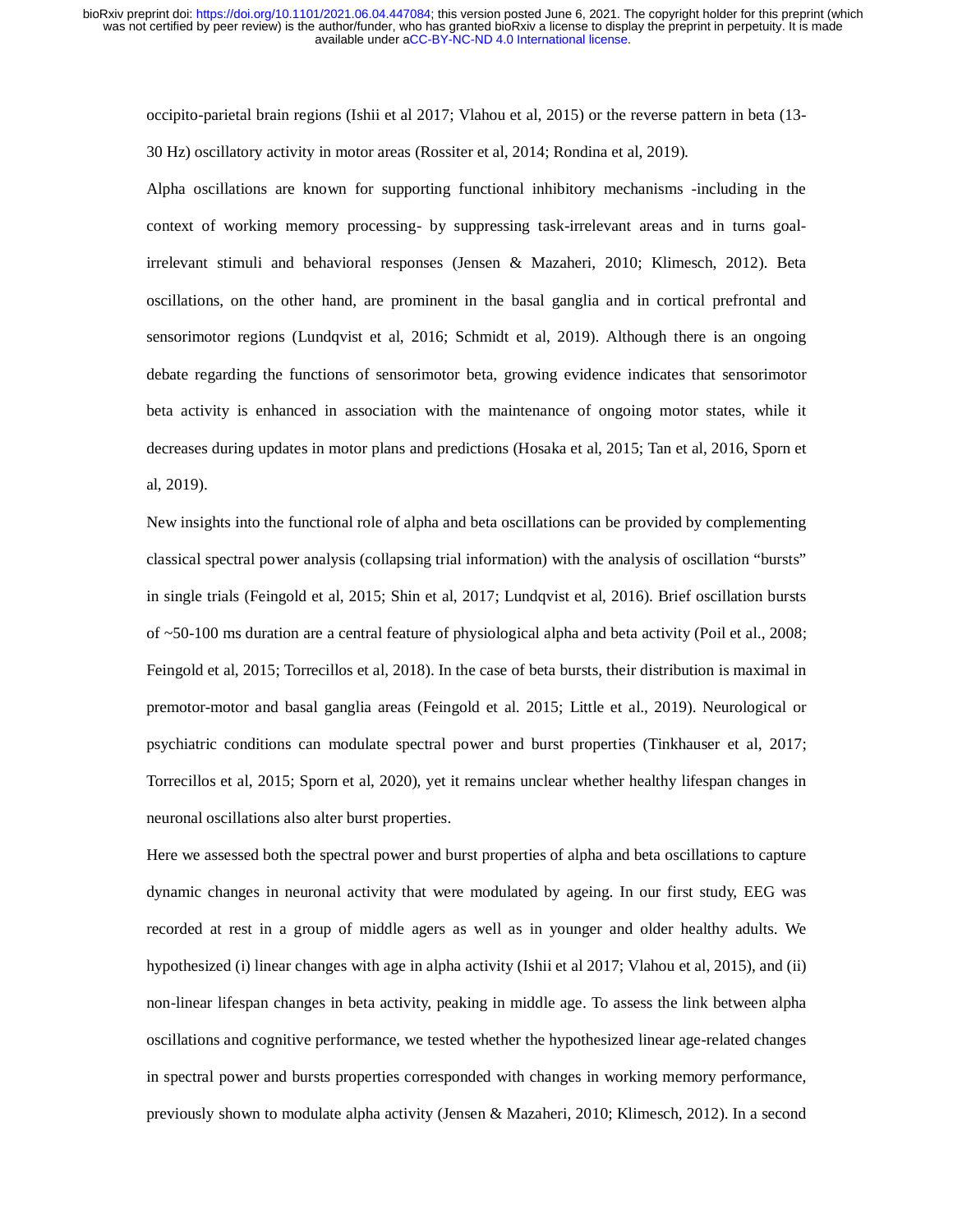study, we analyzed a large open MEG dataset for age-related obtained from the Cam-CAN repository (Shafto et al, 2014; Taylor et al, 2017), aiming to replicate the results from our EEG dataset and to determine whether any non-linear age changes in sensorimotor beta activity were paralleled by a similar age-related non-linear modulation of sensorimotor task performance – as available in this dataset.

# 2. **METHODS**

## *2.1. EEG*

#### *2.1.1 Participants*

A total of 179 healthy adults provided written consent and received monetary compensation to participate in this study which was approved by the local Ethics Committee at Goldsmiths, University of London. None of the participants had history of neurological or psychiatric disorders, was under regular medication, or showed major cognitive impairments assessed with the Mini-Mental State Examination (MMSE; Folstein et al, 1975; only for participants over 60 years). The sample was divided into 3 age groups: young (mean age  $30 \pm 5.2$ ; age range 19–39; 61 participants; 41 females), middle age (mean age  $48.2 \pm 6.2$ ; age range  $40-60$ ; 58 participants; 30 females), and older (mean age  $69.3 \pm 5.5$ ; age range  $61-80$ ; 60 participants; 36 females).

## *2.1.2. Experimental design and procedure*

EEG signals were recorded in all 179 healthy participants during 5 minutes of wakeful rest (restingstate EEG, rs-EEG) with eyes open. This was followed by a retro-cue working memory task (see 2.1.4 and Borghini et al, 2018) in 163 of the total participants.

Participants were seated 60 cm from a 21" CRT monitor in a darkened room. They were asked to keep their eyes open and focused on a white fixation cross (visual angle 6 degrees) which was programmed and run on ePrime software (Schneider et al, 2002), and displayed on a black screen. Following the rs-EEG recording, participants who took part in the retro-cue proceeded to perform the task (see below). The retro-cue working memory task was programmed in MatLab® v.8.4 (http://www.mathworks.co.uk) using the Cogent toolbox (http://www.vislab.ucl.ac.uk/cogent.php).

## *2.1.3. EEG acquisition and preprocessing*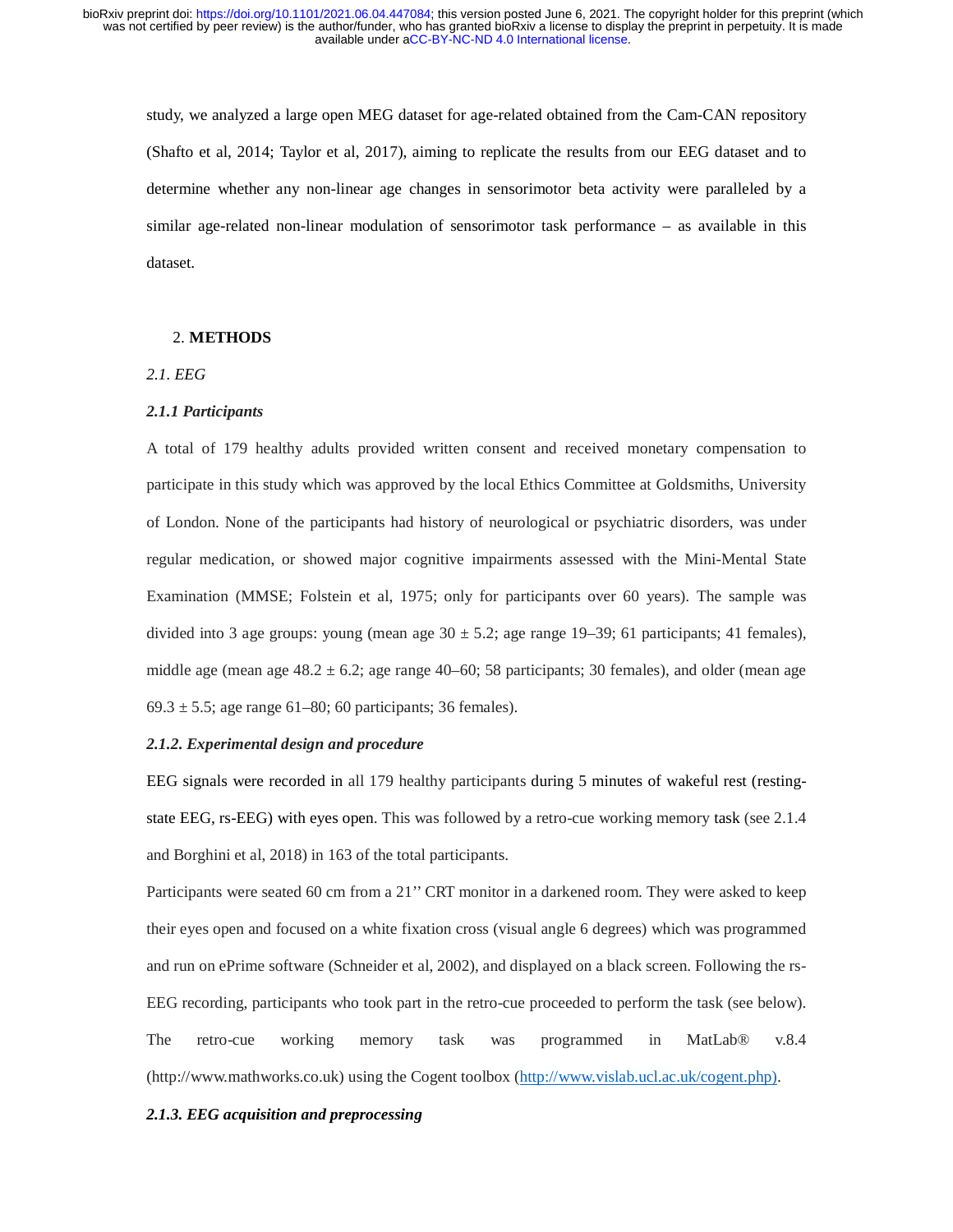EEG data were recorded using a 64 channel BioSemi Active Two amplifier system with 64 Ag/AgCl electrodes, sampled at 1024 Hz. The electrooculogram (EOG) was also recorded. Pre-processing was performed using EEGLAB toolbox v2019.0 for MATLAB ® (Delorme & Makeig, 2004) and built-in MATLAB (v. R2019b) function. The EEG signal was re-referenced to the average of two earlobe electrodes and down-sampled to 256 Hz. High-pass (0.5 Hz) and notch (49 - 51 Hz) filters were applied. The data were visually inspected to remove large muscle artifacts. An Independent Component Analysis (ICA; runica) was subsequently used to remove eye-blink and saccadic artifacts. Noisy channels were interpolated using spherical interpolation.

### *2.1.4. Retro-cue working memory paradigm*

We used an established retro-cue working memory (WM) task providing a continuous rather than a binary measure of WM accuracy as well as source of errors (Borghini et al, 2018; Pertzov et al, 2013). Participants memorized a 1000 ms display of four arrow stimuli differing in color and orientation, followed by a 1000 ms delay during which a 100 ms retro-cue (valid, invalid or neutral) may or may not have been presented. A 3000 ms delay period then preceded the presentation of a randomly oriented arrow (the probe) of the same color as one of the arrows in the memory array. Participants used a continuous, analogue response to match it as closely as possible to the remembered orientation with a maximum response time of 3500 ms (see Supplementary Material and Figure S1).

## *2.1.5. Behavioral Data analysis*

The analysis of performance followed the approach described by Borghini et al (2018; see Supplementary Material). The retro-cue task provides a measure of accuracy (recall precision) as well as the source of error, consisting of the probability of reporting a target item (*pT*), the probability of reporting a non-target item (*pNT,* a measure of mis-binding), random answer (*pU*) and Kappa (κ, an index of variability of the answer).

# *2.1.6. Spectral power analysis*

The power spectral density was estimated by Welch's periodogram with a Hamming window with a length of 1 s and a 50% overlap. Power was normalized into decibels (dB) with the mean power in the 0.5 - 90 Hz band separately for each channel.

## *2.1.7. Region and frequency of interest: comparison of young and older participants*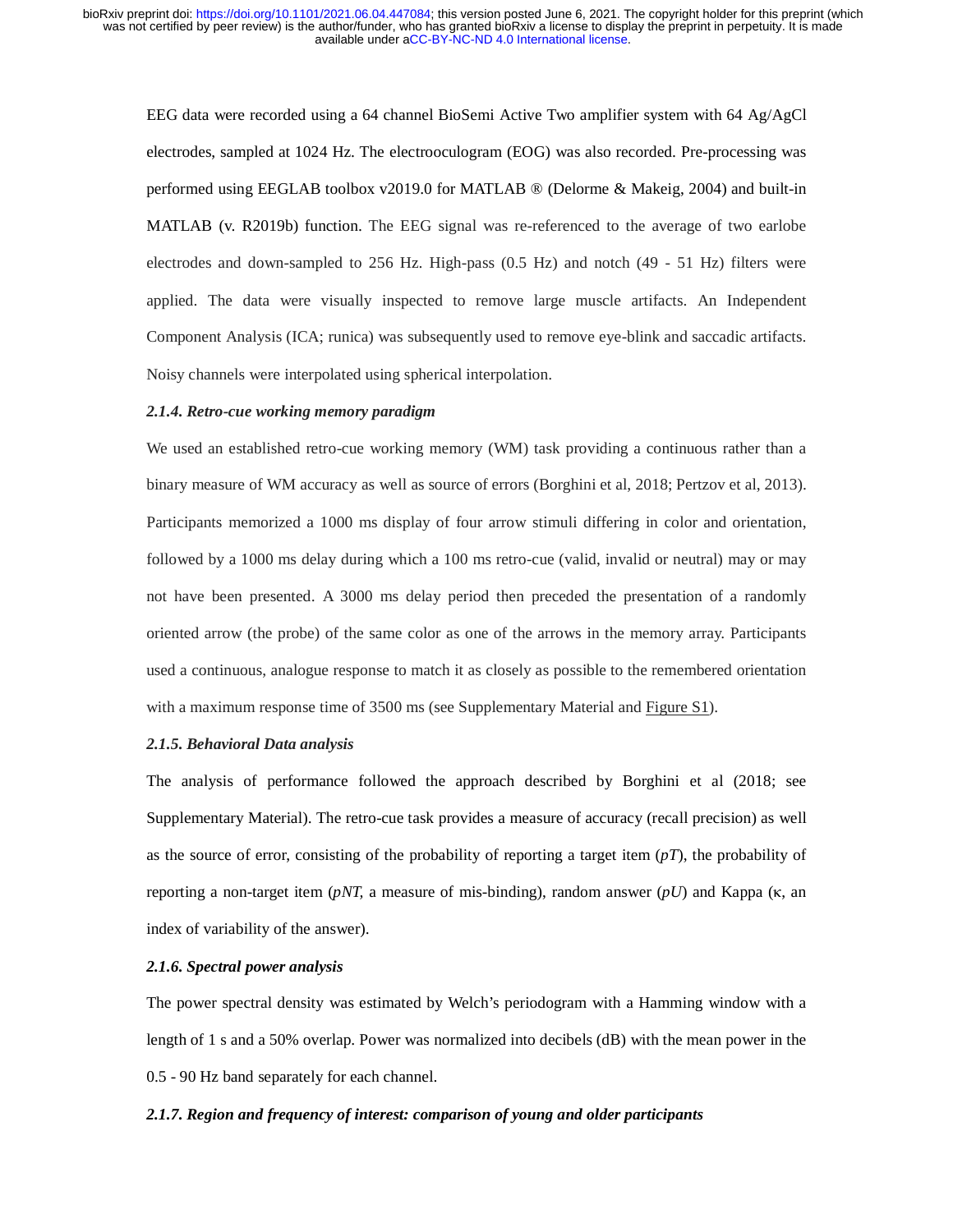To define spatial and spectral regions of interest for subsequent analyses, we ran two-sided clusterbased permutation tests between young and older participants on the spectral power in the alpha (8–12 Hz) and beta (13–30 Hz) bands, separately (1000 randomizations: Maris and Oostenveld, 2007). The algorithm implemented in the FieldTrip toolbox (Oostenveld et al, 2011) mitigates issues related to multiple comparisons by controlling the family-wise error rate (FWE). We extracted the electrodes and frequency bins from the identified significant clusters and used them for subsequent analyses of oscillatory activity (channel-average power, channel-average burst distribution slope  $\tau$  – See 2.1.8) across the lifespan. Statistical analysis of spectral power was performed using FieldTrip v.20191127 and built-in MATLAB functions.

### *2.1.8. Burst analysis: Matching pursuit*

Burst detection was performed using the Matching Pursuit algorithm (MP, Mallat and Zhang, 1993) with Enhanced Matching Pursuit Implementation (empi, https://github.com/develancer/empi, Kuś et al, 2013). MP has high time-frequency resolution and provides detailed parametrization of the signal based on an iterative algorithm that decomposes the signal into linear combination of functions *g*i, selected from a pre-defined, redundant set (dictionary *D*) such that  $||g_i|| = 1$ . In each step *n*, the function *g* was selected to maximize the dot product with the residuals obtained in the preceding step, by subtracting function  $g_{n-l}$  from residuals  $R^{n-l}x$ . For details, see Supplementary Methods.

We used the *empi* multichannel algorithm, which has a predefined, optimal dictionary of Gabor functions (Kuś et al, 2013), such that the signal *x* is represented as a set of well-defined Gabor functions. Detailed parametrization of this representation allowed the selection of specific structures of the signal in terms of amplitude, duration, position, frequency, energy, and phase.

We set as criterion for burst detection an amplitude that exceeded the mean amplitude of the signal in each frequency band  $\pm$  SD. To exclude short spikes and reduce noise, we chose bursts with width equal to at least two cycles of the band oscillation. An example of bursts selection using the MP algorithm is presented in Figure 1A. In the present study, we selected bursts in the high alpha (10-12 Hz) and full beta (13-30 Hz) band because these frequency ranges were identified in the statistical comparison of young and older participants described in 2.1.7. Note that this approach was blind to any effects in middle age, which was of particular interest in our study. The quantitative and statistical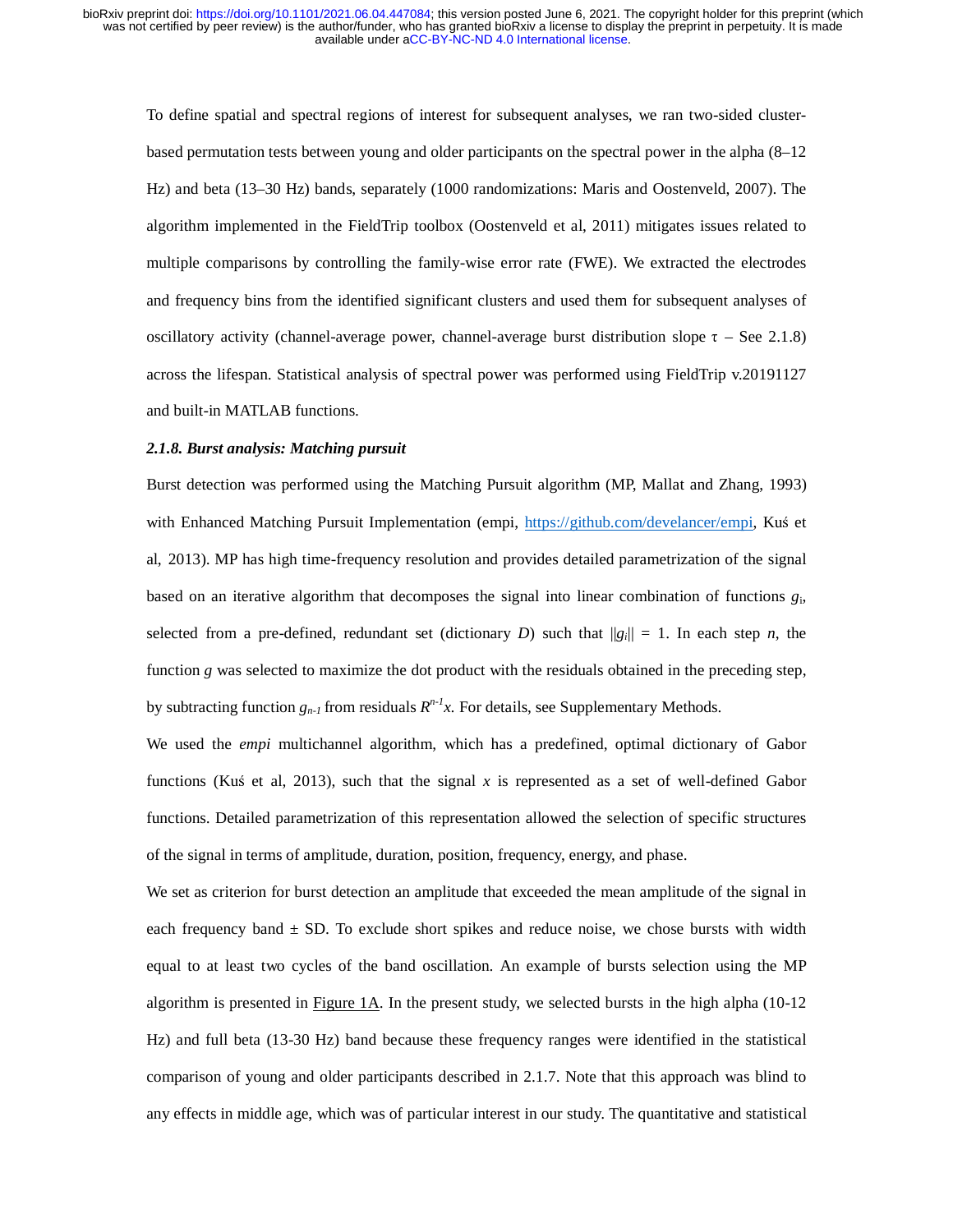analyses of the burst events focused on the duration parameter. This was complemented by a qualitative description of the frequency distribution of bursts within the alpha and beta bands.

#### *2.1.9. Burst analysis: amplitude envelope*

Next, we used a complementary burst detection method based on the oscillations amplitude envelope (Poil et al, 2008; Tinkhauser et al, 2017) to replicate the results obtained with MP. We applied bandpass filters separately at 10-12 Hz and 13-30 Hz in the alpha and beta bands, respectively, in line with the relevant frequency ranges identified by the cluster-based permutation test conducted in young and older participants (See 2.1.7). Following past research (Sporn et al, 2020; Tinkhauser et al, 2017), we calculated the amplitude envelope of the oscillation of interest (beta or alpha range) using the Hilbert transform. We then used the 75% percentile of the amplitude envelope of the given oscillation band as threshold. A signal segment exceeding this threshold was detected as burst, but only if its duration was longer than two cycles of 20 Hz and 10 Hz oscillations for the beta and alpha band, respectively. Amplitude threshold crossings separated by less than two cycles were considered to pertain to the same burst. An exemplary selection of bursts using the envelope method is shown in Figure 1B.

#### *2.1.10. Slope of the burst distribution*

After detecting bursts with either method, we computed the slope of the distribution of burst rate against burst duration (Poil et al, 2008; Sporn et al, 2020) and assessed its modulation across the lifespan. In brief, a linear model was fitted to the distribution of burst rate per duration in log-log scales, separately for each channel and oscillation frequency band. The distribution was estimated in 20 equally distanced bins on a logarithmic scale, in a time range up to 2000 ms and with a minimal burst duration of two cycles (See 2.1.8). The slope of the linear model fit is typically negative, denoting a more frequent presence of brief bursts than long bursts, corresponding with a normal physiological state (Poil et al, 2008; Feingold et al, 2015). The absolute value of the slope, termed τ, was used in subsequent analyses. Of note, decreasing values τ reflect a more frequent presence of long bursts, or a long-tailed burst distribution. We averaged τ across regions of interest specific for a given band (cluster effects, see 2.1.7). An outline of the analysis is presented in Figure 1.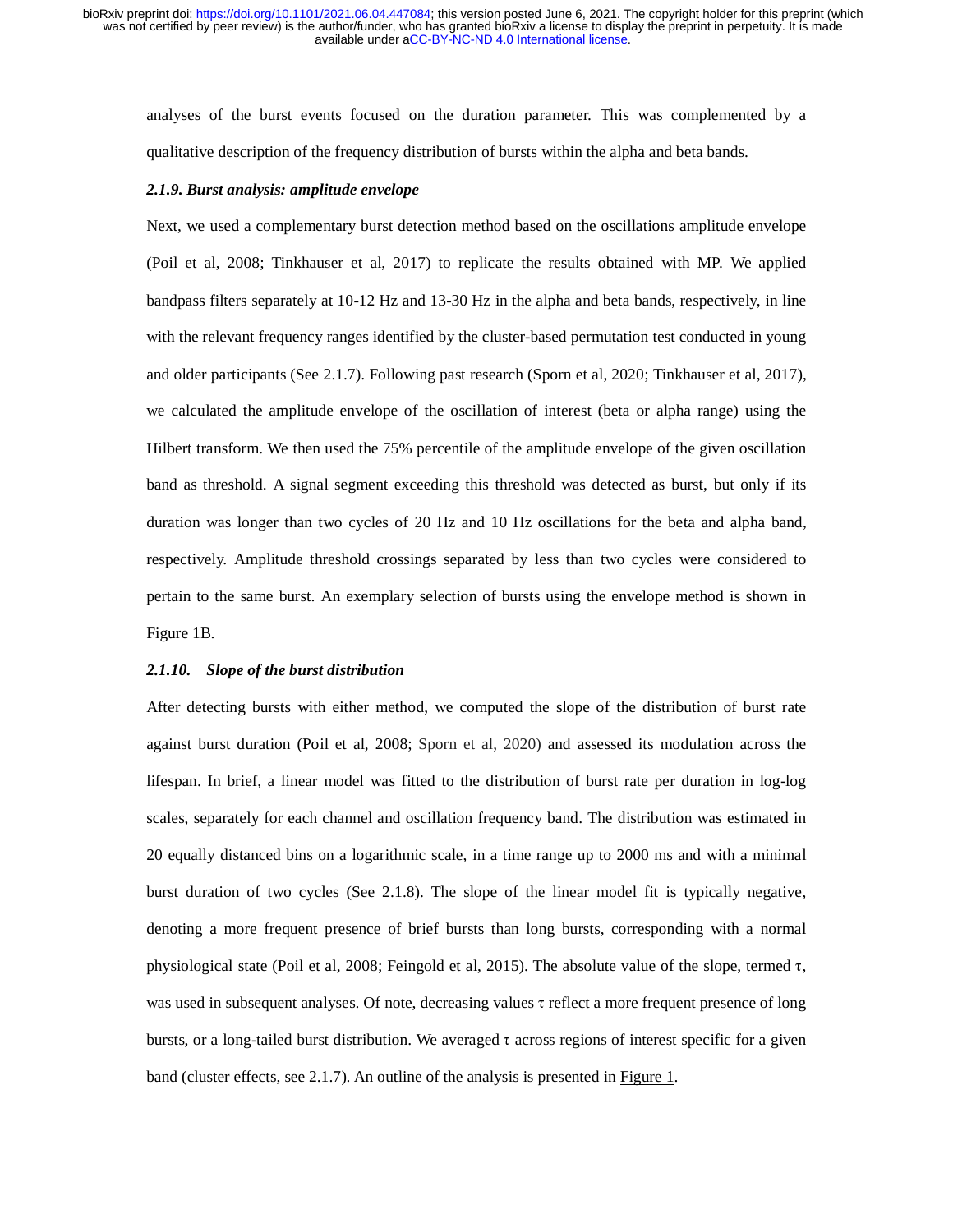Figure 1 reveals that burst detection with the above-mentioned methods differs qualitatively. The MP algorithm decomposed complex structures into separate Gabor functions with distinct frequencies. As a result, some bursts may overlap in time. By contrast, in the envelope method these structures may pertain to one burst if the constrains mentioned in Section 2.1.9 are fulfilled. Importantly, however, using both methods the τ slope coefficient correlated significantly across participants within the high alpha band (Spearman's rank-order correlation,  $r_s$ =0.55,  $p$ =0.00001), but not the beta band (Spearman's rank-order correlation,  $r_s$ =0.06,  $p$ =0.42). Despite the differences between burst-detection methods, we considered that both methods would reveal a consistent pattern of lifespan changes in τ.

### *2.1.11. Statistical analysis: changes in neurophysiology across lifespan*

Statistical analysis focused on assessing whether neural properties in terms of oscillation power and <sup>τ</sup> (slope of the burst distribution) change linearly or nonlinearly across the lifespan. In addition, we investigated whether behavioral performance in the retro-cue working memory task may show a similar trend as the neural dynamics across the lifespan. We therefore fit polynomial models up to a third order to EEG power, τ, and working memory performance (averaged over retro-cue conditions); age was used as a predictor and sex as a variable of no interest. We used the likelihood ratio test in order to select the model that best explained the data. In the case a non-linear and quadratic winning model we extracted the local extremum, whereas we obtained the inflection point in the case of a winning cubic model.

## *2.2. MEG*

### *2.2.1. Cam-CAN dataset*

Because modulation of sensorimotor beta oscillations has been consistently associated with changes in sensorimotor processing (Kilavic et al, 2013; Tan et al, 2016), we investigated whether any potential non-linear modulation of resting-state beta activity with age may correspond to non-linear changes in motor performance across the lifespan. Accordingly, in a second study we analyzed an open-access dataset acquired at the Cambridge Centre for Ageing and Neuroscience (Cam-CAN; Shafto et al, 2014; Taylor et al, 2017). The Cam-CAN dataset includes MEG data recorded during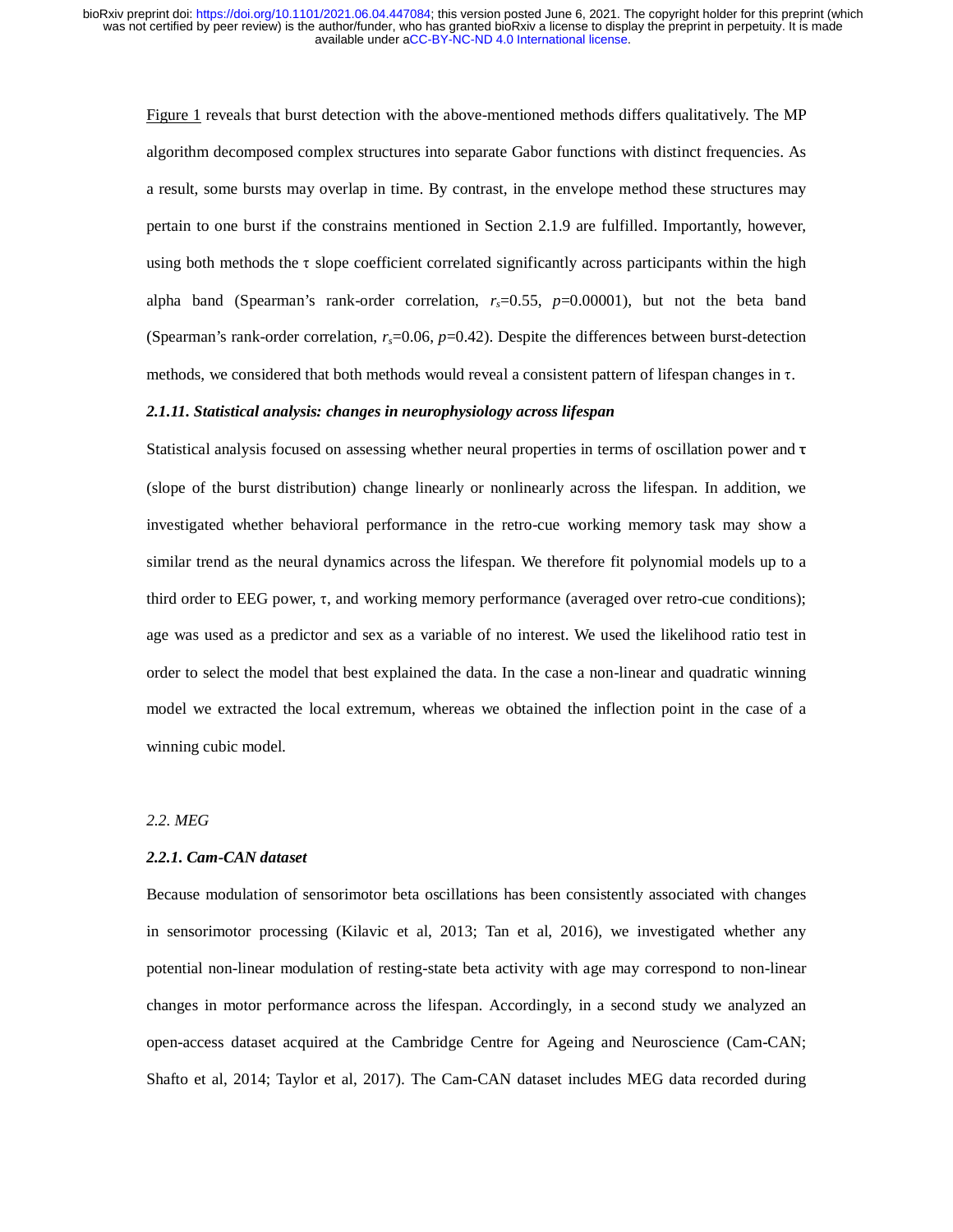wakeful rest and also during a simple cued-button pressing task in 631 subjects (age range 18-88, uniformly distributed and gender balanced).

### *2.2.2. MEG recording and pre-processing*

The Cam-CAN MEG data were recorded using 306-channel Vectorview system (Elekta Neuromag, Helsinki), with sampling frequency of 1 kHz and band-pass filter of 0.03-330 Hz. Head position, EOG, and electrocardiogram (ECG) were continuously registered. The MEG recordings lasted 8 minutes 40 seconds, both during eyes-closed wakeful resting state, and during sensorimotor performance. Noise reduction (using temporal signal space separation, tSSS, Taulu et al, 2005), reconstruction of missing or corrupted MEG channels, continuous head motion correction, and a transformation to a common head position were performed by the Cam-CAN group with MaxFilter (Taulu and Simola, 2006). We used FieldTrip (v 20191127) and MATLAB (R2019b) to apply a high-pass (0.5 Hz) and notch (49-51 Hz) filter to the MEG sensor signals, similarly to the EEG analysis in the first study. Fieldtrip was also used to remove artifacts related to eye blinks, saccades, and the heartbeat, using the FastICA

algorithm (*hyperbolic tangent)* on the continuous data. An automated removal of ICs was implemented following Bardouille et al (2019). Subsequent analyses of MEG data focused on magnetometers (102 sensors) exclusively.

### *2.2.3. Sensorimotor task*

In the sensorimotor task (Shafto et al, 2014), participants pressed a button with a right index finger after unimodal or bimodal audio/visual stimuli. The audio stimuli were 300 ms-binaural tones at one of three pre-selected frequencies (300, 600, or 1200 Hz, equal number of trials, pseudo-randomly ordered). The visual stimuli consisted of two checkerboards presented to the left and right of a central fixation for 34 ms. After a practice trial, participants completed 128 trials. In 120 of them, audio and visual stimuli were presented simultaneously (bimodal trial); in the remaining 8, only one stimulus was presented (unimodal trials). Bimodal and unimodal trials were randomly ordered, with an intertrial interval between 2 and 26 seconds. Here we analyzed response time (RT) changes in the task across the lifespan.

### *2.2.4. MEG spectral power and bursts detection: amplitude envelope method*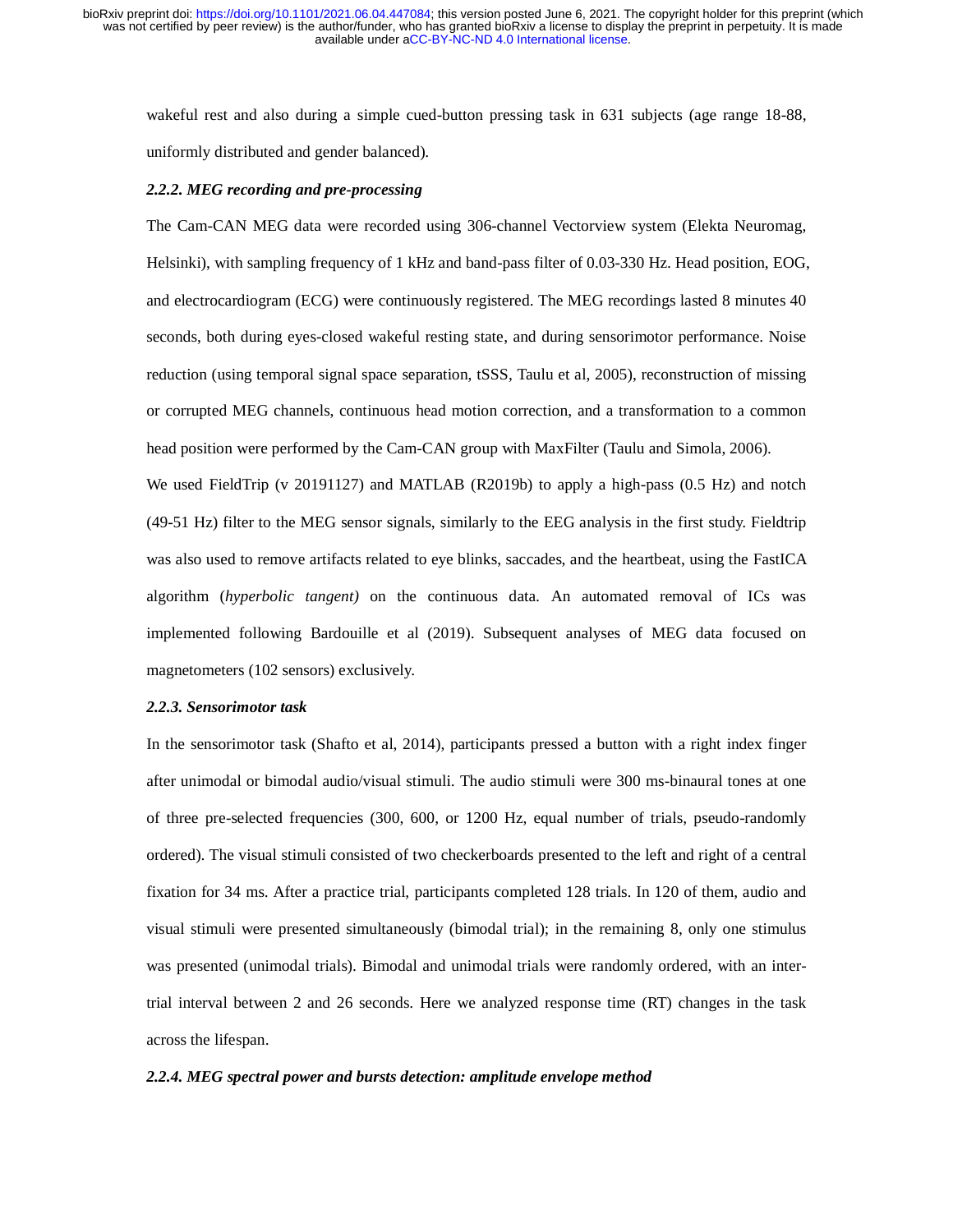Analysis of MEG data followed the same steps as for EEG data. Changes in spectral power across the lifespan were assessed by first averaging the normalized spectral power (in dB) across the sensors pertaining to a cluster of significant differences between older and young participants.

Due to memory requirements, MP could not be used on the large Cam-CAN dataset as it exceeded our technical capability during the Covid-19 pandemic. Instead, the analysis of alpha and beta-band burst distributions in the MEG signal was completed with the amplitude-envelope method (Poil et al, 2008; Tinkhauser et al, 2017). As noted in *2.1.10*, the two burst extraction methods differ slightly as the MP is an approximation rather than a transformation method, unlike the amplitude-envelope method (Schönwald et al, 2012). In addition, MP may identify separate burst events that are merged into one in the amplitude-envelope method. Despite these differences, however, the polynomial model fitting procedure showed consistent findings in the lifespan modulation of the burst-distribution exponent <sup>τ</sup> in the EEG and MEG datasets.

#### **FIGURE 1 ABOUT HERE**

## **3. RESULTS**

### *3.1. Changes in EEG oscillation properties across lifespan*

#### *3.1.1. Linear changes in alpha band properties across lifespan*

The analysis of differences between young and older participants in normalized alpha (8–12 Hz) power spectral density revealed one significant, positive cluster in the high alpha band (10–12 Hz, cluster-based permutation test,  $p=0.022$ ). This effect reflected significantly higher alpha power in young participants compared to older adults, with the most pronounced difference between groups over the posterior region (Figure  $2A$ ). For subsequent analyses, we defined as region of interest the electrodes in this significant cluster within the high alpha band. A detailed parametrization of bursts in the MP method allowed us to assess the distribution of bursts per frequency (Figure 2B). This distribution was shifted towards lower frequencies in older participants because of a higher ratio of bursts in 8–9 Hz relative to younger and middle-aged adults. Like in young participants, the middleagers' distribution was centered around 10 Hz, although its tail was longer. Middle-aged participants had a noticeable higher ratio of high alpha bursts  $(11-12 \text{ Hz})$  than younger and older.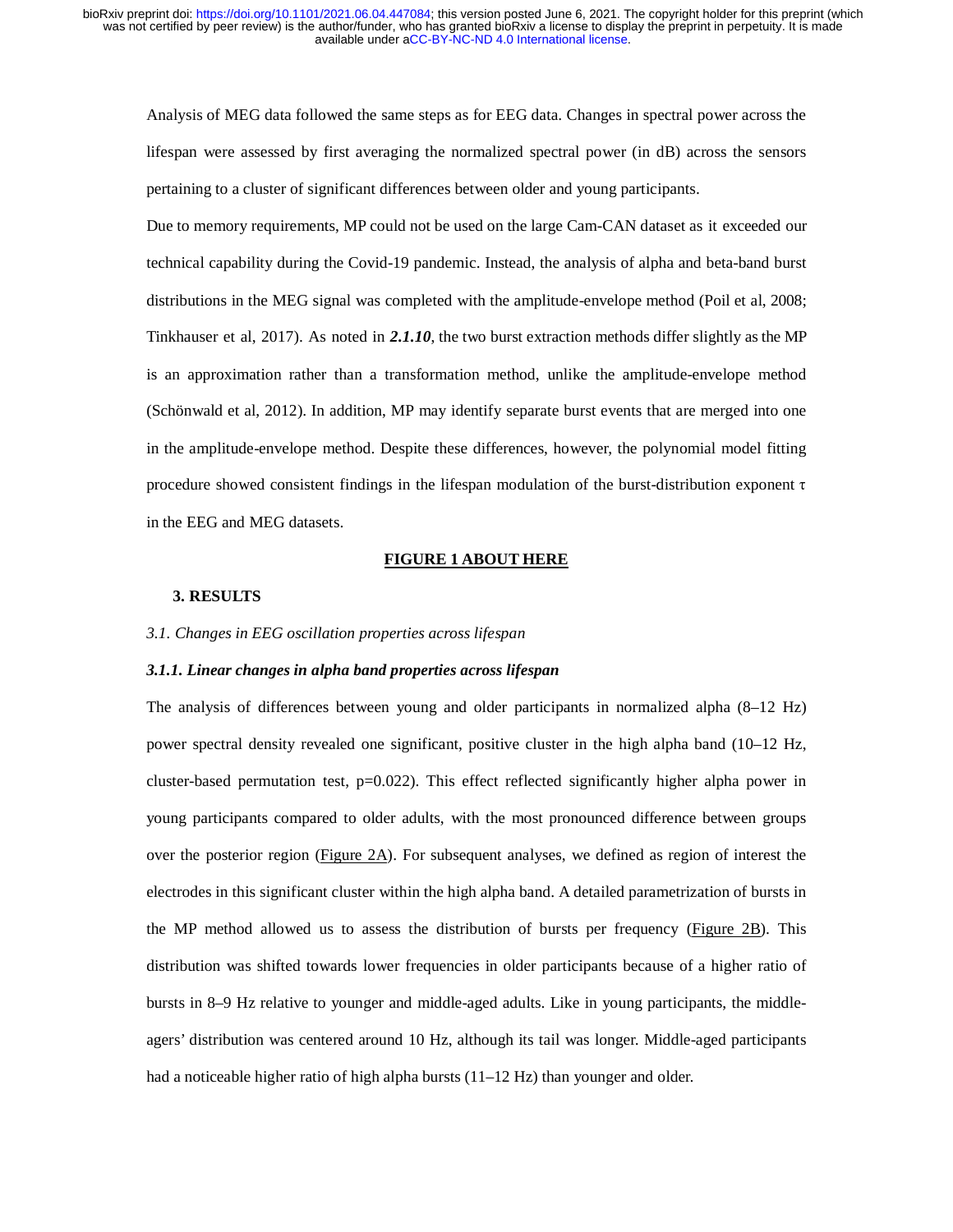High alpha power in the posterior 10-12 Hz cluster decreased linearly across the lifespan (best model: linear,  $p=0.0054$ ,  $R^2=0.058$ ), which converged with a linear increase of the exponent  $\tau$  of high alpha bursts in the same cluster (MP method, best model: linear,  $p=0.016$ ,  $R^2=0.046$ , also for the amplitudeenvelope method, best model: linear,  $p=1.43 \cdot 10^{-4}$ ,  $R^2=0.096$ , see Figure S2). This suggests that with age, the ratio of long bursts within the high alpha band declines as does high alpha power (Figure 2  $C-D$ ).

## **FIGURE 2 ABOUT HERE**

### *3.1.2. Nonlinear changes in beta band parameters across the lifespan*

The cluster-based permutation test showed significant differences in beta power between younger and older adults in the full 13-30 Hz range, and in one negative cluster at central electrodes  $(p=0.001)$ . Younger participants had significantly lower beta power than older adults (Figure 3A). The burst analysis showed that the largest proportion of beta bursts was in the low beta range (13–20 Hz) (Figure 3B). Within this frequency range, qualitative differences between older participants and the other two groups were most visible, with older adults exhibiting more beta bursts (13-17 Hz). In middle-aged adults we observed a higher ratio of bursts within 21–22 Hz than in young and older adults (Figure 3B).

The averaged beta power in the significant central cluster varied non-linearly across the lifespan (Figure 3C and E; best model: quadratic,  $p=5.4 \cdot 10^{-10}$ ,  $R^2 = 0.23$ ). The initial increase in beta power during youth slowed in middle age and reached its maximum around the age of 60, and slowly decreased in older age. The slope of the burst distribution, τ, extracted with the MP method also changed in a non-linear fashion (Figure 3D and F; best model: cubic,  $p=0.0073$ ,  $R^2 = 0.042$ ). At a younger age, τ was high (short-tailed distribution, with a steeper ratio of brief bursts relative to long bursts) and decreased gradually until the age of 30. An increase in  $\tau$  was then observed in middle age, followed by a steep decline of τ (long-tailed distribution, including more frequent long beta bursts) after the age of 60. These results were not observed using the amplitude-envelope method (all models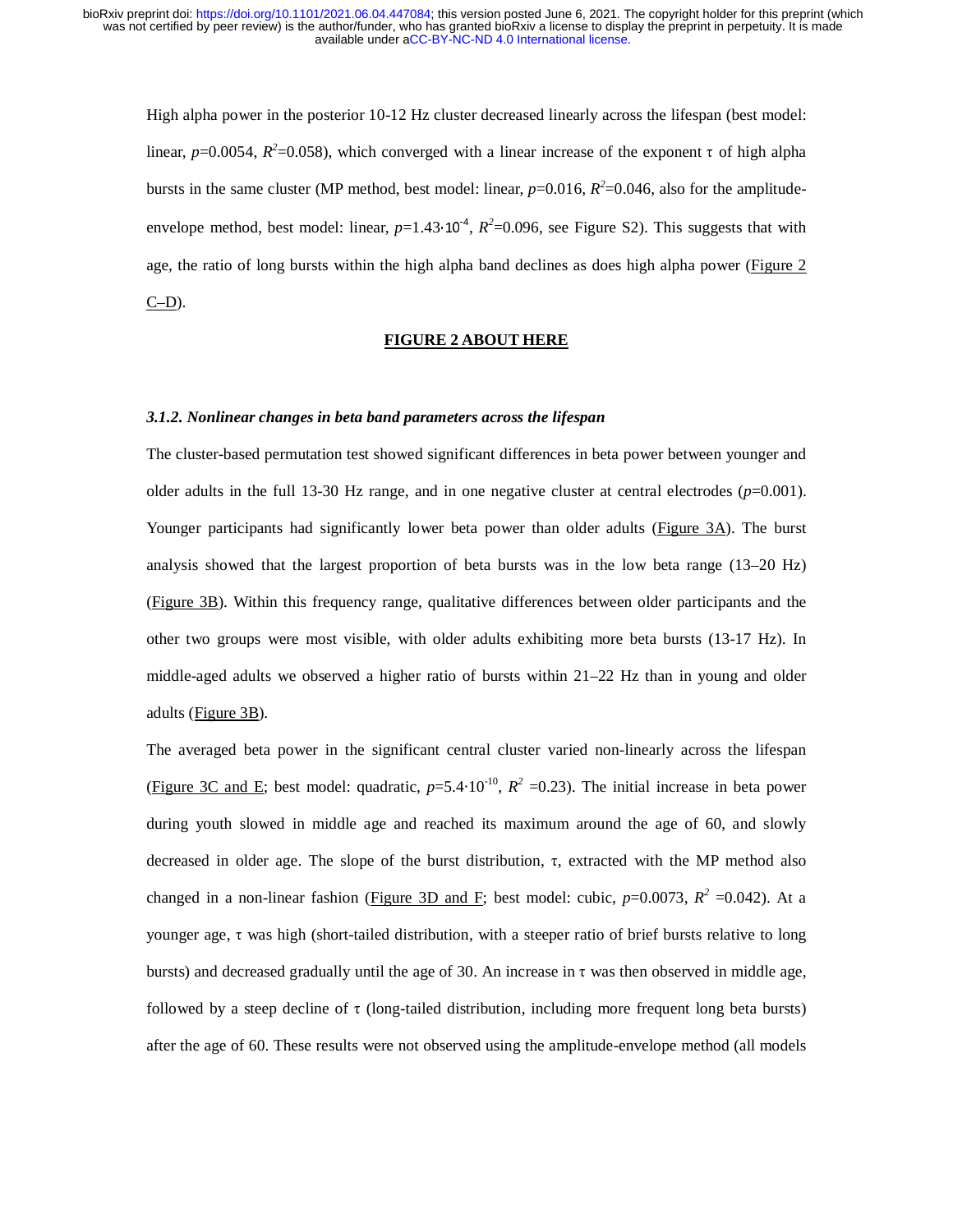not significant). Crucially, changes in both beta power and τ (extremum and inflection point) occurred within or close to middle age.

### **FIGURE 3 ABOUT HERE**

### *3.2. MEG changes across lifespan*

## *3.2.1. Alpha band*

In the MEG dataset, cluster-based permutation tests showed significant differences in normalized alpha power between young ( $N = 160$ ) and older ( $N = 255$ ) participants ( $p = 0.001$ ). Young participants had higher alpha power than older participants within 10-12 Hz in a region of midline and occipital sensors (Figure 4A-B). Using those sensors and frequency range, we then established that the best model fit to explain the changes in alpha power across the lifespan was linear, demonstrating a significant drop in alpha power with age (Figure  $4C$ ;  $p = 4 \times 10^{-11}$ ,  $R^2 = 0.11$ ).

In this cluster of sensors and within 10-12 Hz, the slope of the alpha-band burst distribution also changed linearly with age (Figure 4D;  $p = 4 \times 10^{-30}$ ,  $R^2 = 0.19$ ). As in the EEG analysis, the slope τ increased linearly with age, suggesting that long-duration bursts were less frequent in older participants, and more frequent in young ones.

#### **FIGURE 4 ABOUT HERE**

#### *3.2.2. Beta band*

Converging with the EEG spectral power results, older participants had increased beta power within 13-30 Hz relative to younger ones (p=0.001, cluster-based permutation test). This contrast effect spread centrally (Figure 5A). When averaging beta power within this central cluster, changes in beta power across the lifespan were best described by a non-linear function, also consistent with the EEG results (*Figure 5B*; quadratic fit,  $p=1 \times 10^{-7}$ ,  $R^2=0.10$ ). The maximum of the quadratic fit was found at the age of 58 (Figure 5E, also converging with the EEG results showing a maximum at 63 years old). A cubic function was the best model explaining the modulation of the burst distribution slope, τ, with age (Figure 5C;  $p=0.0057$ ,  $R^2=0.13$ ). At a younger age,  $\tau$  decreased steeply, reverting to a slow increase during middle age and followed by an increase-to-decrease transition in older participants (transition at 78 years old; Figure 5E). The lowest slope values of the burst distribution occurred in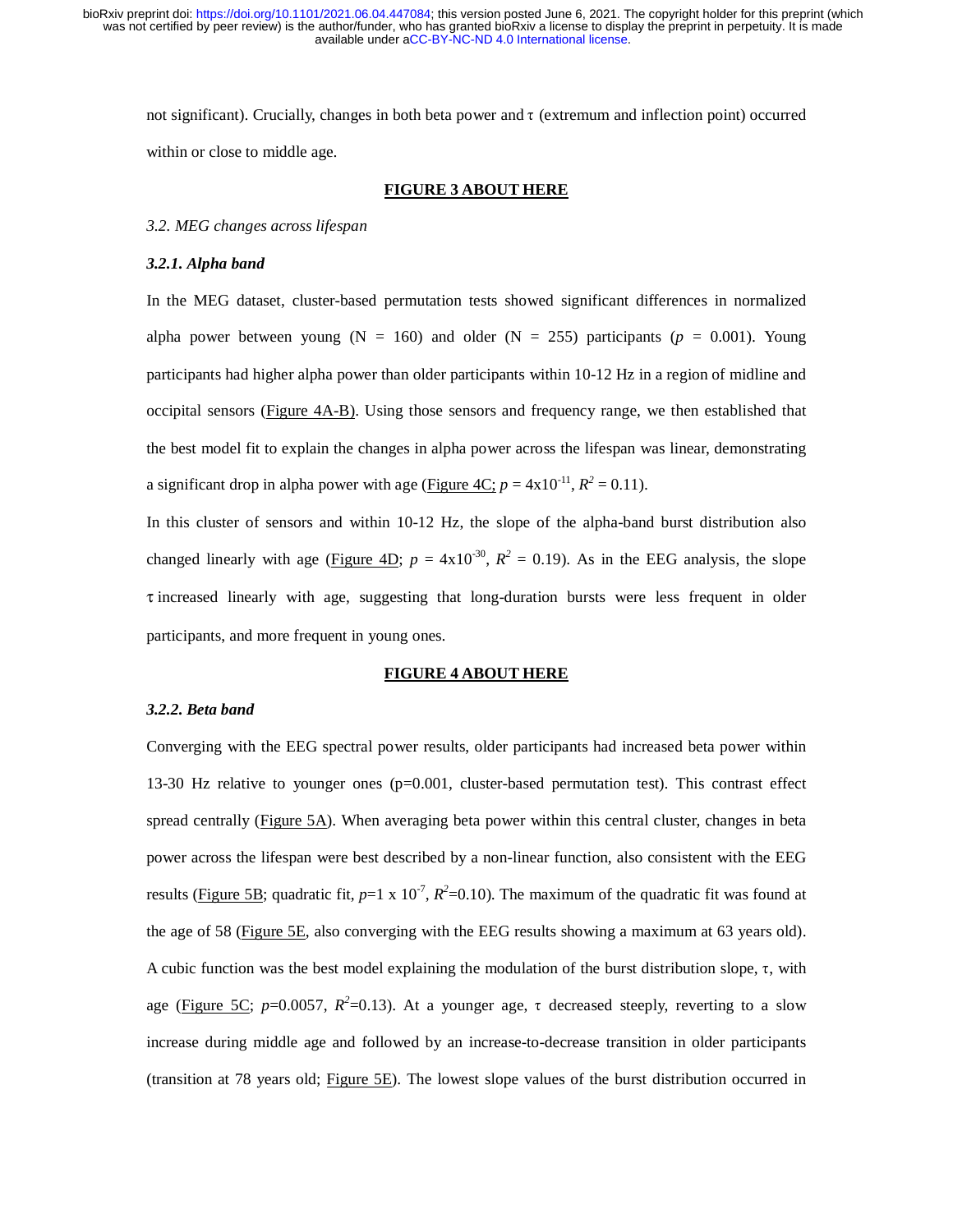middle age, suggesting that long-duration beta bursts were more frequent in this age group than in the elderly or young population.

### **FIGURE 5 ABOUT HERE**

*3.3. Behavioral changes across lifespan*

## *3.3.1. Working Memory Performance*

Mean performance across the three retro-cue conditions was analyzed. Recall precision, the probability of reporting the correct item  $(pT)$ , and variability of the answers  $(\kappa)$  declined linearly as a function of age (precision,  $p = 2.6 \cdot 10^{-5}$ ,  $R^2 = 0.13$ ;  $pT$ ,  $p = 0.04$ ,  $R^2 = 0.04$ ;  $\kappa$ ,  $p = 0.02$ ,  $R^2 = 0.05$ , Figure S3 A-C; note that a decrease in κ indicates increased variability of the answer). As predicted, the decline in retro-cue working memory performance mirrored the age-related linear changes observed in the alpha band.

## *3.3.2. Sensorimotor task performance*

An analysis of the mean and variance of response times (RT) in the sensorimotor task across the lifespan indicated that both RT mean and variance increased with age. Unlike beta activity measures, however, this increase was linear and significant only for the RT variance index, which assesses the variation of timing performance within the experimental session ( $p = 4 \times 10^{-6}$ ,  $R^2 = 0.08$ , Figure S3 D).

#### **FIGURE 6 ABOUT HERE**

### **DISCUSSION**

This study investigated the middle-aged brain in the context of younger and older adults by assessing electrophysiological and neuromagnetic responses in alpha and beta oscillations during rest. Neural oscillatory activity was examined in terms of two features – spectral power and burst events. In addition, the possible association between these measures and cognitive and sensorimotor performance was explored. The analysis of spectral power and burst properties based on two complementary methods demonstrated consistent results corresponding to lifespan changes in alpha and beta oscillatory activity in two independent datasets. While alpha power and the slope of the alpha burst distribution changed linearly with age, primarily in posterior brain regions, sensorimotor beta oscillatory power and the burst distribution slope varied non-linearly across the lifespan. These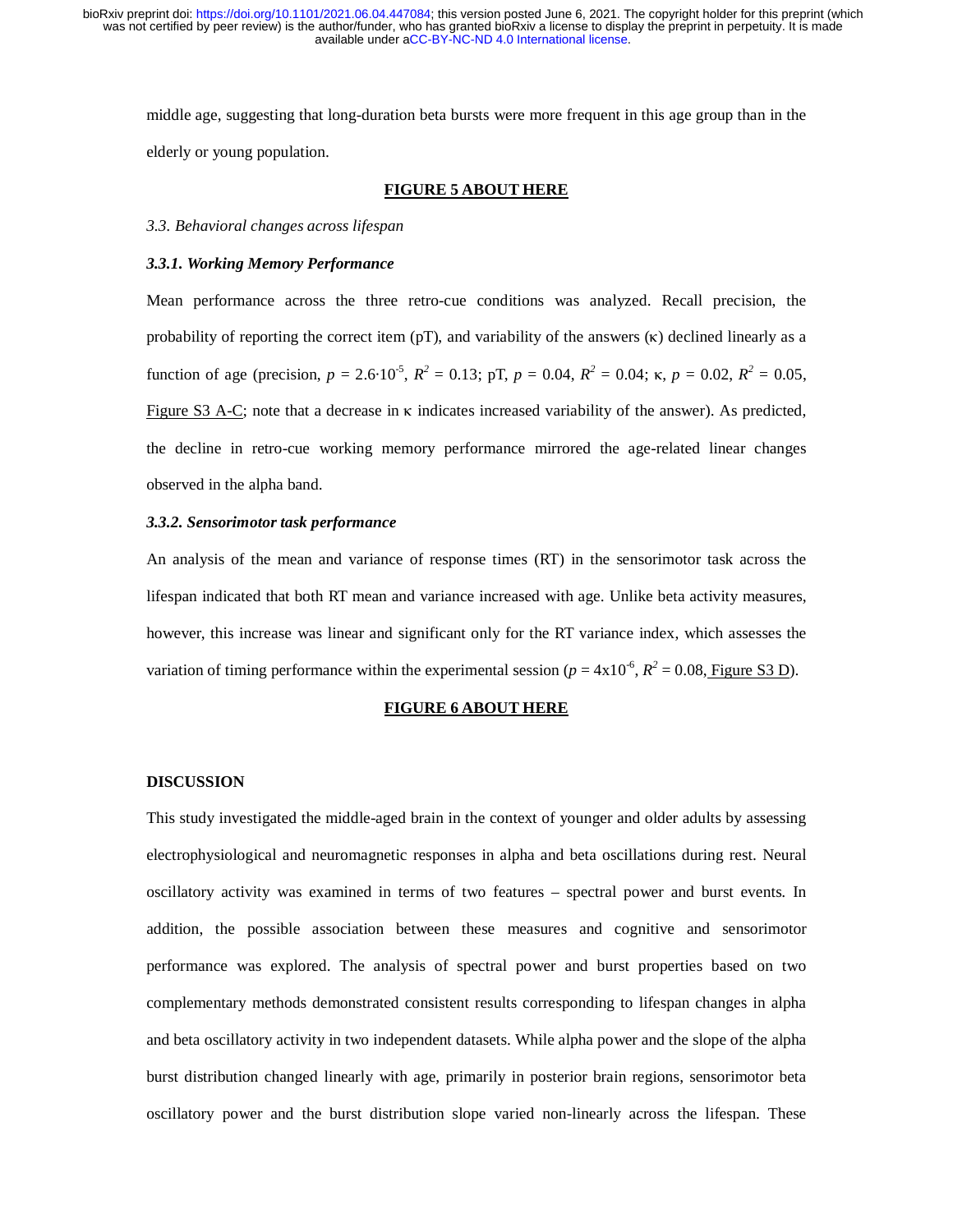findings suggest that the brain undergoes distinct ageing processes characterized by different spatial and temporal dynamics, some critically arising in middle age.

As predicted, alpha power declined linearly with age and more strongly in occipital clusters. This finding is in line with observations that physiological aging corresponds to gradual changes in spectral power profile, with a pronounced amplitude decrease in alpha power (Ishii et al, 2017; Rossini et al, 2007; Vlahou et al, 2014). Previous results on this linear age-related decrease in alpha power stemmed primarily from binary comparisons of younger and older adults (e.g., Ishii et al 2017; Rossini et al, 2007; Vlahou et al, 2015). Our data extend this evidence, supporting that alpha oscillatory activity declines with age also when middle agers are included in the sample.

Complementing the alpha power results, the analysis of burst events in the alpha band showed that the burst distribution exponents, τ, also changed linearly with age. Thus, young adults had more frequent long-duration alpha bursts than older participants, providing further support for linear changes in alpha activity across the lifespan. Brief alpha bursts are a normal physiological feature of resting state activity (Poil et al, 2008). The distribution of burst duration values typically exhibits a power-law decay, which is a hallmark of scale-free temporal dynamics in human brain oscillations (Poil et al, 2008; Roberts et al, 2015). Compared to beta (and gamma) bursts, alpha bursts have received considerably less attention, and thus our study offers novel insight into the lifespan changes of physiological alpha bursts at rest.

Alpha oscillations are mainly generated by cortico-cortical and thalamo-cortical neuronal networks (Duchanova and Christov 2014). These networks modulate the cholinergic system of the basal forebrain, which is important for regulating high-level cognitive abilities such as attention and memory (Ishii er al, 2017). Linear age-related changes are reported in structures supporting thalamocortical connections such as the thalamus (Pfefferbaum et al, 2013), and in alpha-source posterior brain regions (Babiloni et al, 2006; Hindriks & van Putten, 2013; Ishii et al 2017). Cognitive processes relying on these regions, like the retrieval of information, as well as attention are also characterized by linear age-related changes (Steriade and Llinas, 1988; Brunia, 1999). The age-related linear changes we observed in alpha power and  $\tau$  exponents are therefore consistent with and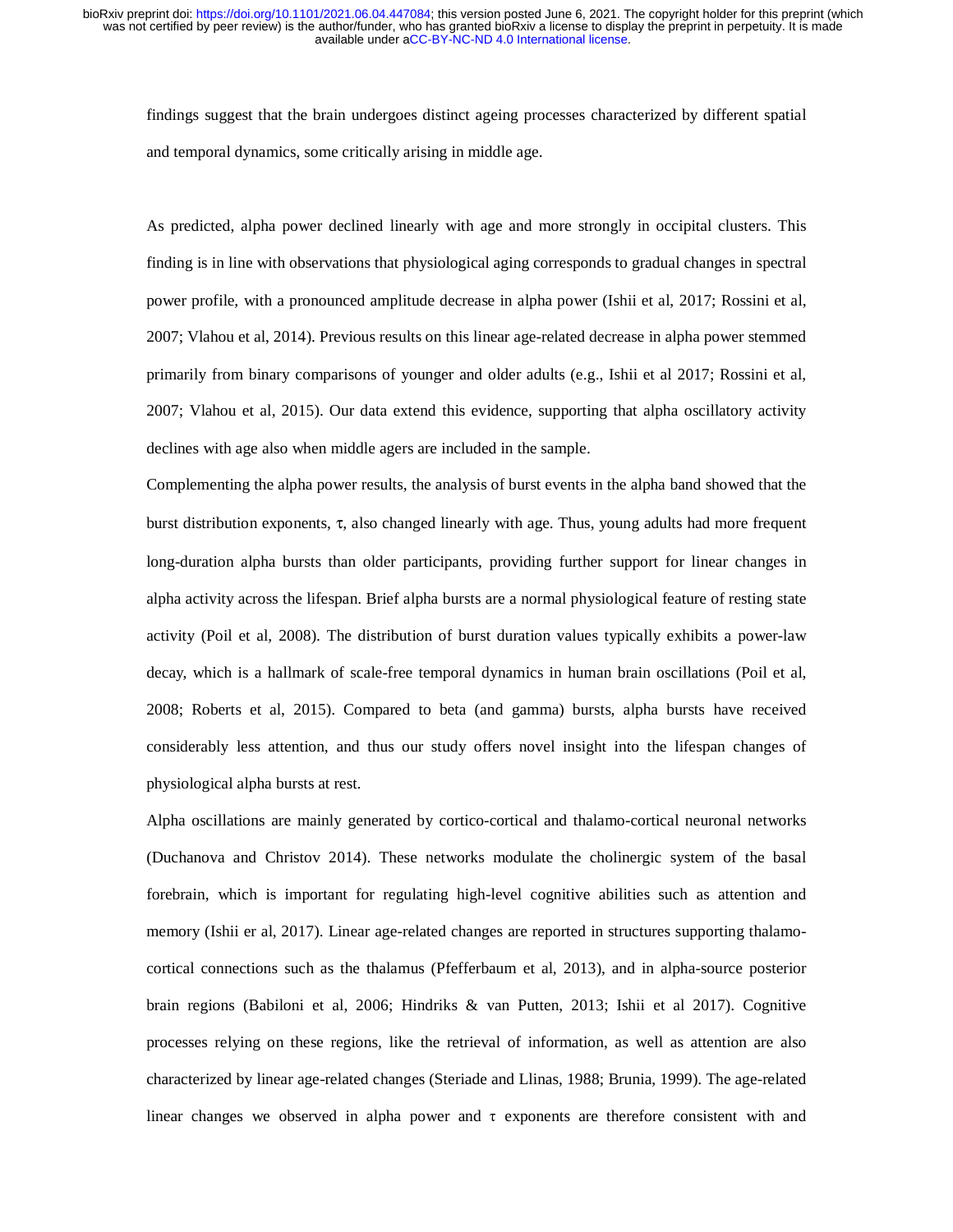complement previously reported evidence of linear changes in alpha oscillatory activity (power) in young vs older adults (Babiloni et al, 2006; Haegens et al 2014). Interestingly, the linear changes in alpha-band activity that we observed corresponded to linear changes in working memory performance. An open question for future research is whether alpha burst events may be a more sensitive marker of individual differences in performance of cognitive and working memory tasks than classical occipital alpha power.

A novel result revealed by our data was the non-linear trajectory of beta oscillatory activity across the lifespan, which we obtained independently in the EEG and MEG datasets. Beta power exhibited a quadratic age-related trajectory: an initial increase in beta power in younger adults slowed during middle age, reached its maximum at around the age of 60, and was then followed by a slow decrease in older age. The exponents  $\tau$  of the beta burst distribution also changed non-linearly with age, albeit in a decreasing fashion and following a cubic function. At a younger age  $\tau$  was greater, indicating a higher ratio of brief beta bursts. This was followed by a gradual drop in τ, reaching minimum values in middle age at 46, and then slowly increasing again, until 78, when the exponents exhibited a final slow decay trend. Thus, across both our EEG and MEG datasets middle age and, to a lesser extent, older age, were associated with a more frequent presence of long-duration beta bursts, resembling pathological findings in neurological disorders, such as in Parkinson's disease (Lofredi et al, 2019; Tinkhauser et al, 2017). Critically, our results indicate that middle age is the period of life when the most salient changes in both beta power and burst exponents τ occurred, suggesting that important physiological transformations take place in midlife.

Brief oscillation bursts are considered a healthy feature of beta oscillatory activity in motor cortical areas and in the basal ganglia (Feingold et al, 2015; Little et al, 2019; Poil et al, 2008). A longer duration of beta bursts, however, is an indication of pathological beta rhythms, as shown in the basal ganglia and motor cortex of Parkinson's disease patients (Lofredi et al, 2019; Tinkhauser, 2017). The occasional presence of longer bursts can also disrupt performance in healthy adults, when occurring before behaviorally relevant cues (Little et al, 2019; Jones, 2016) or during feedback processing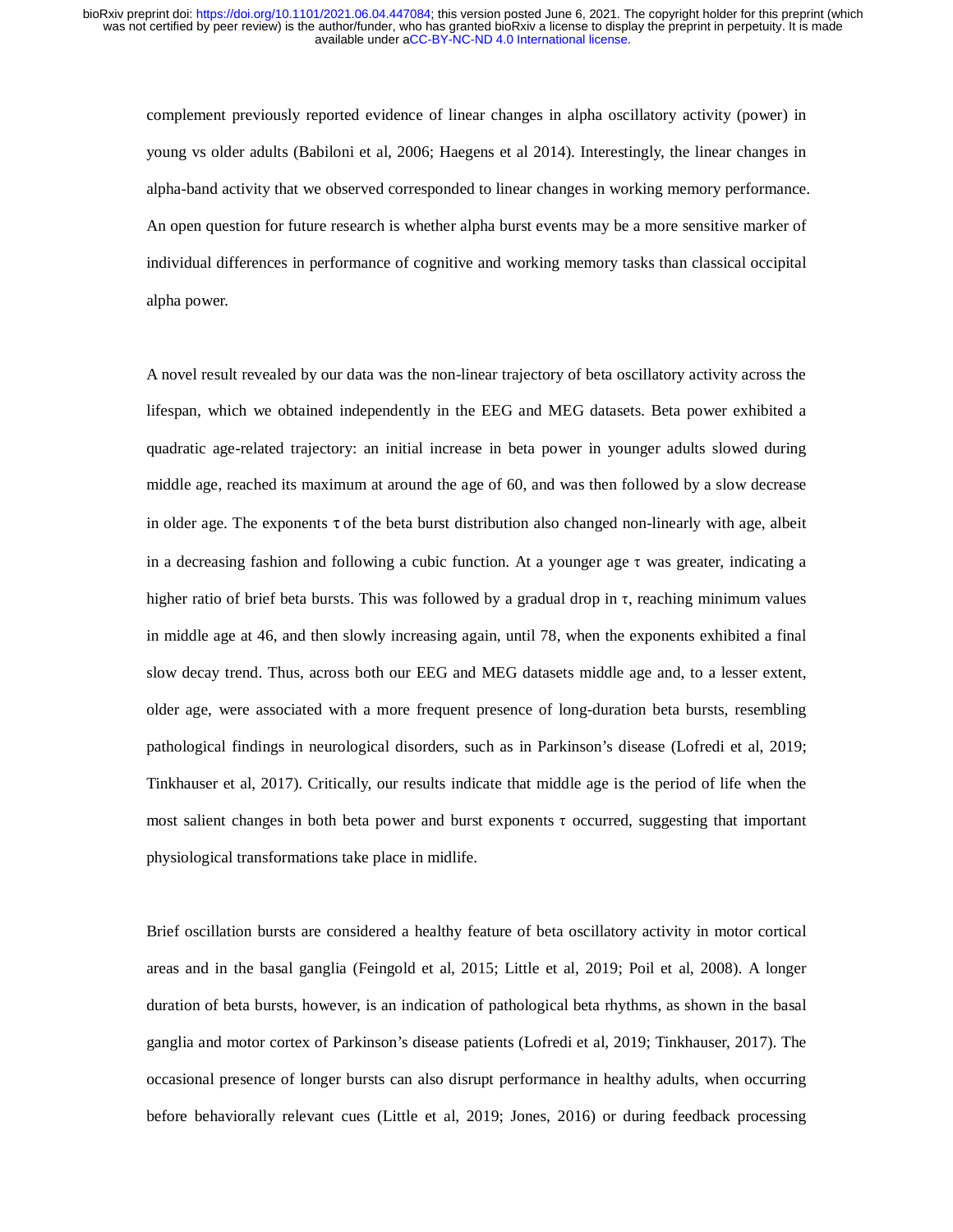(Sporn et al., 2020). Future work should address whether the exacerbated presence of longer bursts at rest in our middle-aged participants is maintained during task performance, and whether it accounts for alterations in behavior and cognition relative to young and old participants.

There is an ongoing debate regarding the functional role of beta oscillations, with some proposals arguing for different types of beta rhythms across different brain regions having different functions (Spitzer and Haegens, 2017; Schmidt et al., 2019). Regarding sensorimotor beta, the classic findings are that it is attenuated during movement and exhibits phasic increases at the end of the action, a phenomenon termed beta rebound and linked to inhibitory GABAergic activity (see Kilavik et al, 2013). More recent work emphasizes its dynamic and parametric nature: flexible moment-to-moment modulations in beta activity contribute to maintaining/updating motor states and predictions through increases/ decreases in power and burst rate, respectively (Hosaka et al, 2015; Tan et al, 2016; Sporn et al, 2020). Thus, increased beta activity and burst rate in cortical-basal ganglia circuits may stabilize motor and also working memory representations –maintaining predictions during ongoing behavior (Bastos et al, 2020; Leventhal et al, 2014; Lundqvist et al, 2016, 2018; Tan et al, 2016; Spitzer and Haegens, 2017).

Of note, in our study, the region of interest for the beta power and burst analyses was obtained from the contrast analysis of old and young groups, which revealed widespread differences at central and anterior electrode regions, a pattern consistent with previous reports (Hari & Salmelin, 1997; Crone et al, 1998). These differences were obtained at rest. Accordingly, the functional significance of the non-linear changes in resting-state beta power and burst exponents with age needs to be specified in future work. This could also shed light on our finding that the independent measure of sensorimotor performance in the MEG dataset changed linearly with age. Along this line, a recent analysis of the CamCan dataset during sensorimotor task performance revealed a linear decrease with age in sensorimotor beta rebound (Bardouille et al, 2019). Exclusively linear models were tested in that study. Our findings suggest that comparing different polynomial models to explain lifespan changes in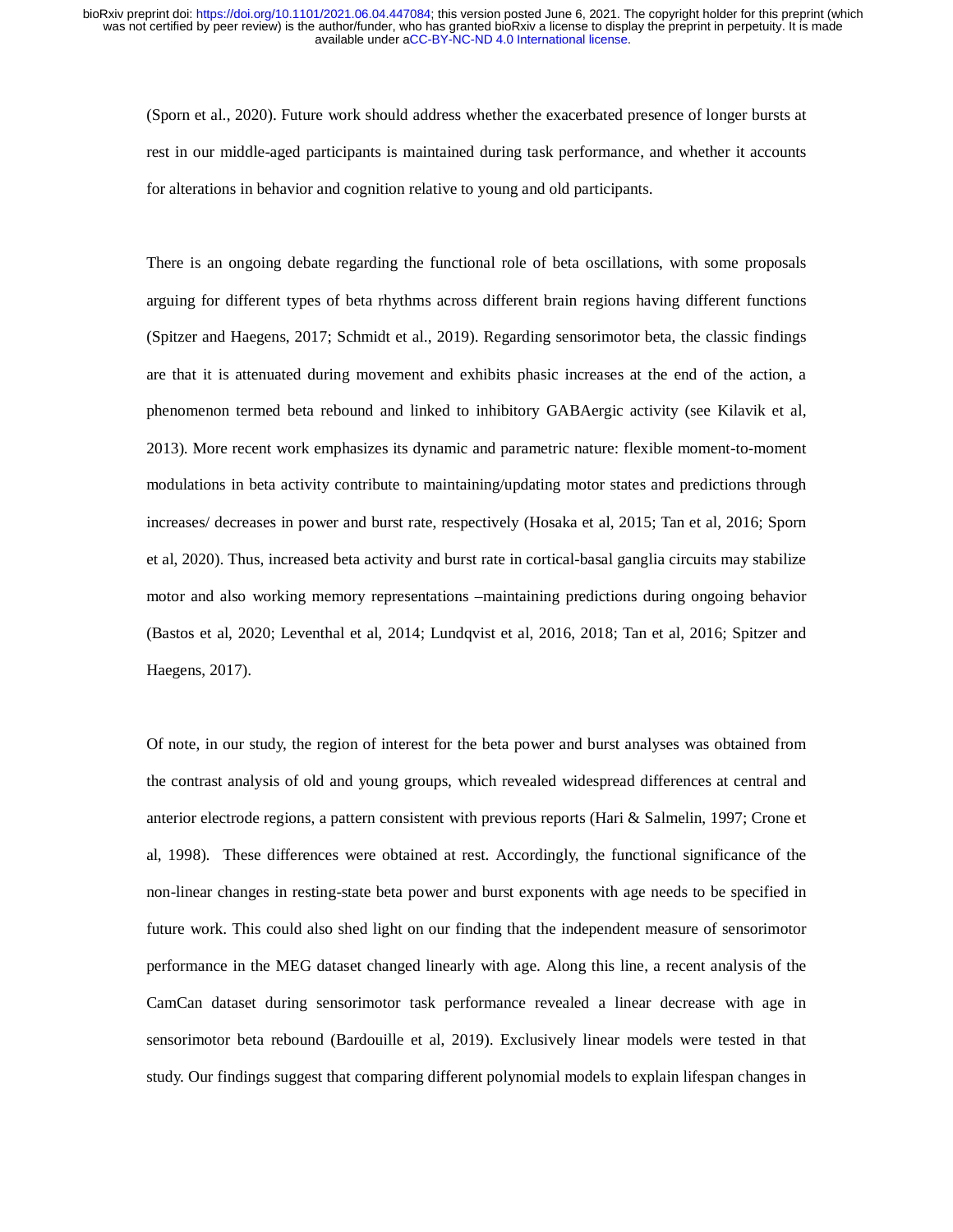beta oscillatory activity (power and bursts) during task performance will be a necessary step to clarify whether alterations in beta dynamics are most pronounced in middle-age.

This evidence of specific beta oscillations changes during midlife complements the scarce data on this age group. For instance, past studies showed that relative to younger and older adults, middle age is associated with increased strength (about 10%) of the phase synchronization between beta and alpha oscillations (Nikulin and Brismar, 2006). Middle age also corresponds to reduced power and centre frequency for both slow and fast gamma (Murty et al, 2019), and early work indicated reduced variability of ERP amplitude and of cortical coupling in middle age, which reflect increased homogeneity in the way the brain responds (Dustman et al, 1990; 1993). Middle age is also thought to reflect the optimal balance between inhibition and excitation, set between development and decline (Kosseva et al, 2002; Nikulin and Brismar, 2006; Rossini et al, 2007). Late middle age has been associated to increased homogeneity, which is thought to reflect a shift in the excitatory-inhibitory balance towards reduced inhibition (Dustman et al, 1993). Our results of non-linear trajectory of agerelated changes in beta activity complement these observations and reinforce the view that middle age signals important cortical changes relative to younger and older ages.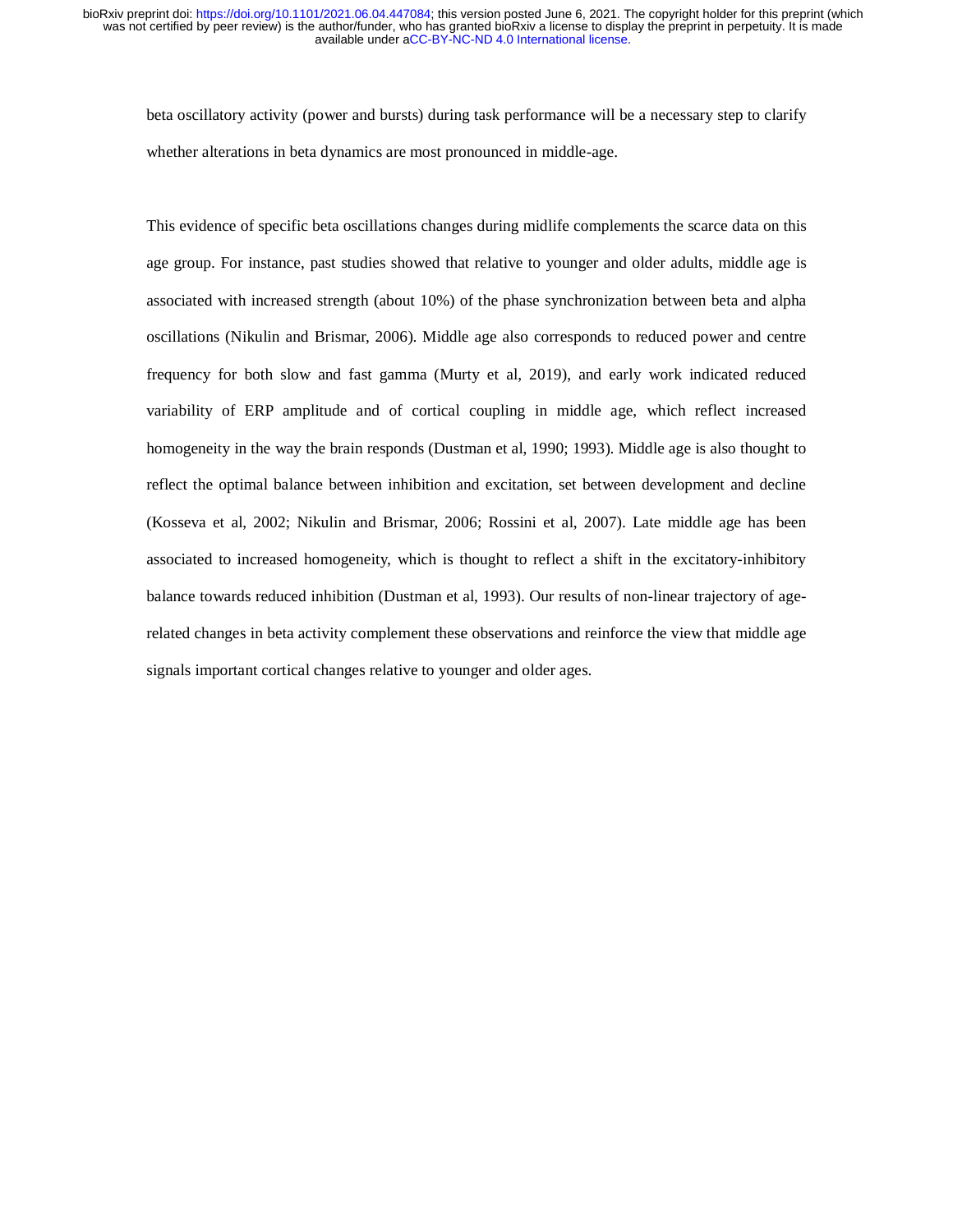# **ACKNOWLEDGEMENTS**

This work was supported in all its aspects by a BIAL Foundation Grant and a British Academy Grant (SG090611). MHR and VM were partially supported by the Basic Research Program at the National Research University Higher School of Economics (Russian Federation).

We thank Chiara Crovace, Mara Golemme, Daniele Porricelli, Elisa Tatti, and Margherita Tecilla for help with data collection.

Declarations of interest: none

# **Authors' contributions**

MC and MHR: conceptualization, methodology; JG and MHR: data analyses; MC and MHR: supervision of data collection and analyses. MC, MHR and VM: financial support. All authors: writing and approving manuscript.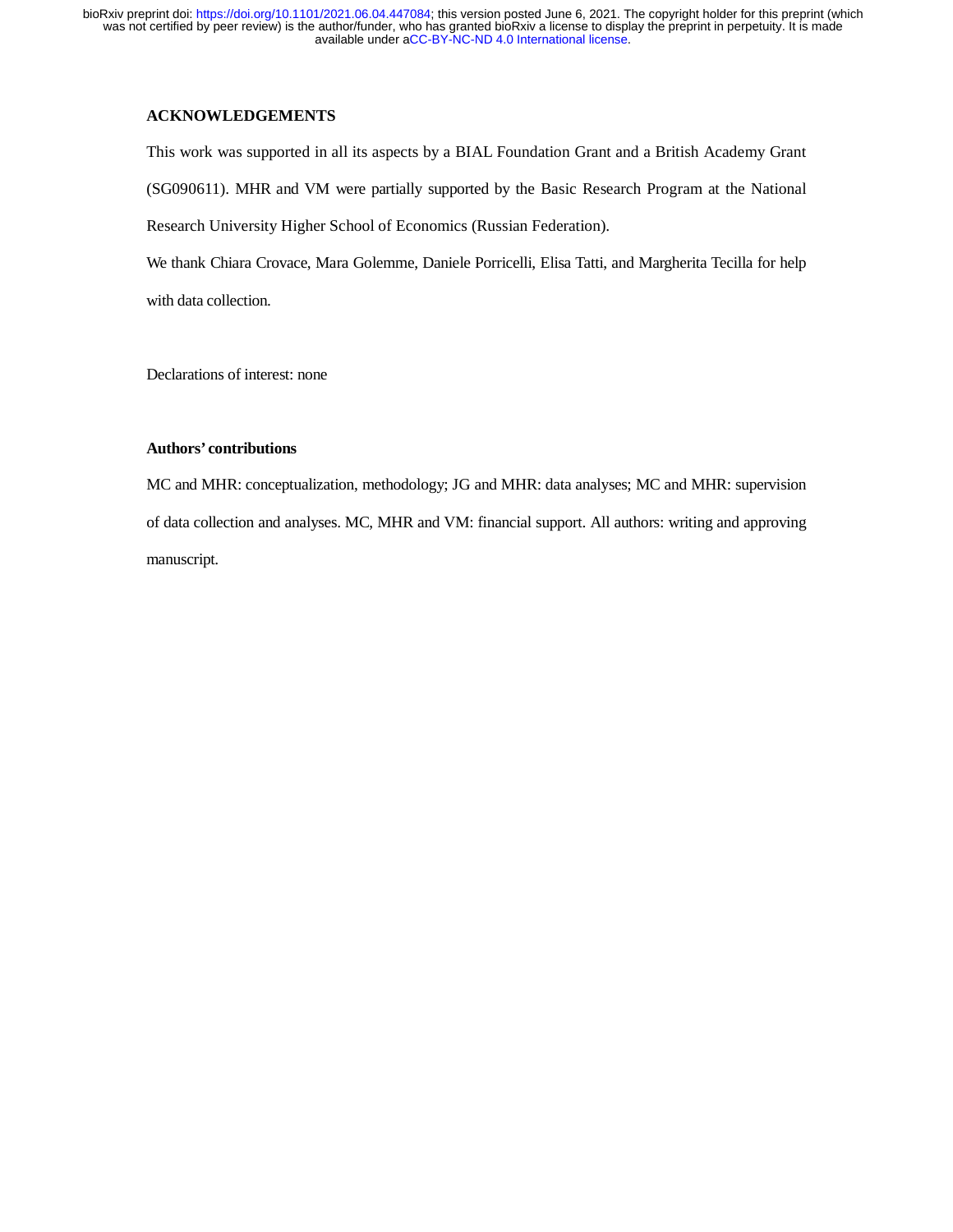# **FIGURE CAPTIONS**

**Figure 1. Methods: Matching Pursuit and Amplitude-envelope burst detection.** (A) Example of the reconstruction of beta oscillation (grey) and detected bursts (green) in an exemplary participant in C3 channel using the matching pursuit algorithm (MP). Asterisks mark the centre of the burst. (B) Example of beta oscillation (grey) and detected bursts (green) in the same participant and channel as (A) but using the amplitude-envelope method. Asterisks mark the centre of the burst. (C) Distribution of beta bursts per duration in log-log scale in the same participant and channel as (A-B) using the MP method. For each channel, the slope (τ) was extracted. (D) Distribution of beta bursts per duration in log-log scale in the same participant and channel as (A-C) using the amplitude-envelope method. For each channel, the slope, τ, was extracted.

**Figure 2. Changes of alpha oscillation across lifespan.** (A) In posterior cluster (black dots) young participants showed significantly higher power in the high alpha band relative to older participants. (B) Distribution of bursts per frequency in the three age groups (mean and standard error of the mean). (C) Linear decrease of power in high alpha band across lifespan. (D) Linear increase of τ of high alpha bursts across the lifespan extracted with MP method.

**Figure 3. Changes of beta oscillation across the lifespan.** (A) In central clusters (black dots) younger participants showed significantly lower power in the beta band compared to older adults. (B) Distribution of bursts per frequency in the three age groups (mean and standard error of the mean). (C) Significant, non-linear changes across lifespan in beta power. (D) Significant, non-linear changes of <sup>τ</sup> of beta bursts across lifespan. (E) Analysis of the model fitted to changes in beta power. Black lines mark age group ranges. The asterisk indicates the maximum of the function. (F) Analysis of the model fitted to changes in beta τ. Black lines mark age group ranges. Stars indicate maximum, minimum, and inflection point.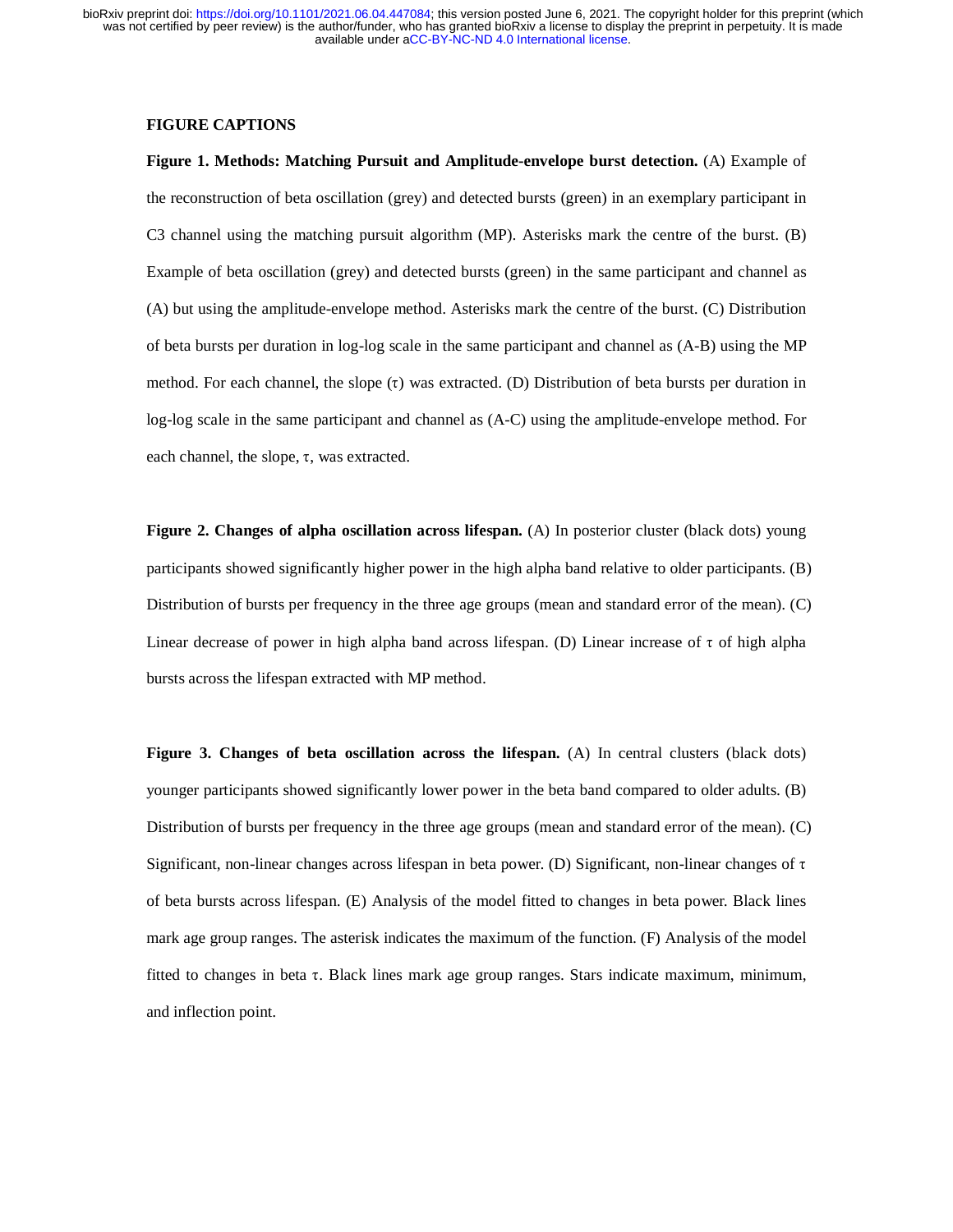**Figure 4. Changes of alpha oscillation across lifespan.** (A) In midline-posterior cluster (black dots) younger participants showed significantly higher power in the high alpha band relative to older participants. (B) Normalized spectral power density for young, middle age and older participants. (C) Linear decrease of power in high alpha band across lifespan. (D) Linear increase of τ of high alpha bursts across the lifespan.

Figure 5 Changes of beta oscillation across lifespan. (A) In central clusters (black dots) younger participants showed significantly lower power in the beta band than older adults. (B) Significant, nonlinear changes across lifespan in beta power. (D) Significant, non-linear changes of τ of beta bursts across lifespan. (E) Analysis of the model fitted to changes in beta power. Black lines mark age group ranges. The asterisk indicates the maximum of the function. (F) Analysis of the model fitted to changes in beta τ. Black lines mark age group ranges. Stars indicate maximum, minimum, and inflection point.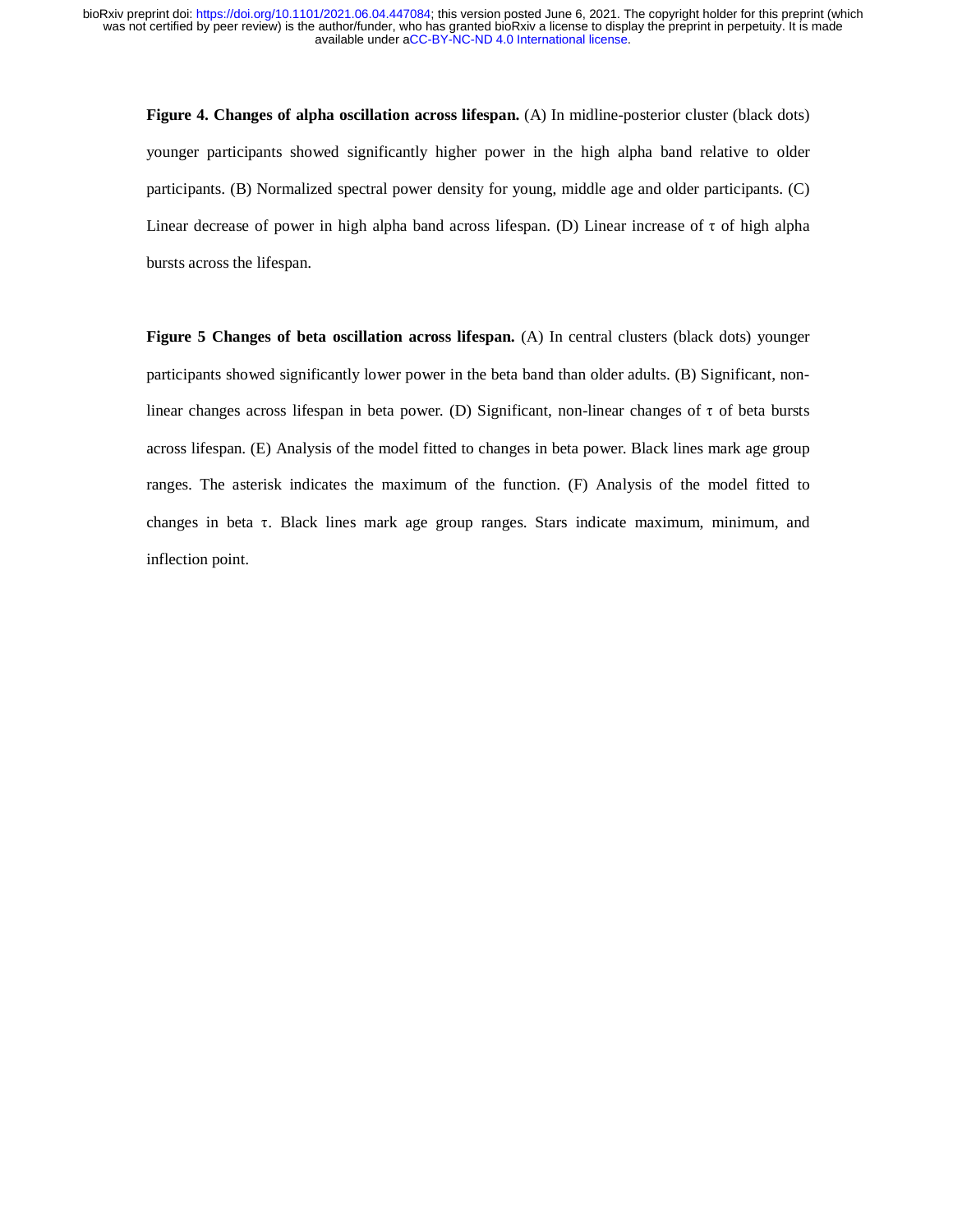## **REFERENCES**

- Babiloni C, Binetti G, Cassarino A, Dal Forno G, Del Percio C, Ferreri F, Ferri R, Frisoni G, Galderisi S, Hirata K, Lanuzza B, Miniussi C, Mucci A, Nobili F, Rodriguez G, Romani GL, Rossini P.M. 2006. Sources of cortical rhythms in adults during physiological aging: a multicentric EEG study. HBM. 27:162-172.
- Bardouille T, Bailey L, CamCAN Group. 2019. Evidence for age-related changes in sensorimotor neuromagnetic responses during cued button pressing in a large open-access dataset. NeuroImage. 193:25-34.
- Bastos A.M, Lundqvist M, Waite A.S, Kopell N, Miller E.K. 2020. Layer and rhythm specificity for predictive routing. PNAS. 117:31459-31469.
- Borghini G, Candini M, Filannino C, Romei V, Zokaei N, Walsh V, Hussain M, Cappelletti M. 2018. Alpha oscillations are causally linked to inhibitory abilities in ageing. J Neurosci. 38:4418–4429.
- Brunia C.H.M. 1999. Neural aspects of anticipatory behavior. Acta Psychologica, 101, 213-242.
- Callaghan M, Freund P, Draganski B, Anderson E, Cappelletti M, Chowdhury R, Diedrichsen J, Fitzgerald T, Smittenaar P, Helms G, Lutti A, Weiskopf N. 2014. Wide-spread age-related changes of the microstructure in the human brain revealed by quantitative MRI. Neurobiol Ageing. 35:1862-72.
- Craik F.I, Bialystok E. 2006. Cognition through the lifespan: mechanisms of change. Trends in Cognitive Sciences, 10:131- 138.
- Crone N.E, Miglioretti DL, Gordon B, Sieracki JM, Wilson MT, Uematsu S, Lesser RP. 1998. Functional mapping of human sensorimotor cortex with electrocorticographic spectral analysis. I. Alpha and beta event-related desynchronization. Brain. 121:2271-99.
- Cohen MX. 2017. Where does EEG come from and what does it mean? Trends Neurosci. 40:208-18.
- Delorme A, Makeig S. 2004. EEGLAB: an open-source toolbox for analysis of single-trial EEG dynamics including independent component analysis. J Neuroscience Methods. 15:9-21.
- Draganski B, Ashburner J, Hutton C, Kherif F, Frackowiak RSJ, Helms G, Weiskopf N. 2011. Regional specificity of MRI contrast parameter changes in normal ageing revealed by voxel-based quantification (VBQ). Neuroimage. 55:1423–34.
- Dushanova J, Christov M. 2014. The effect of aging on EEG brain oscillations related to sensory and sensorimotor functions. Advance Medical Science. 59:61-7.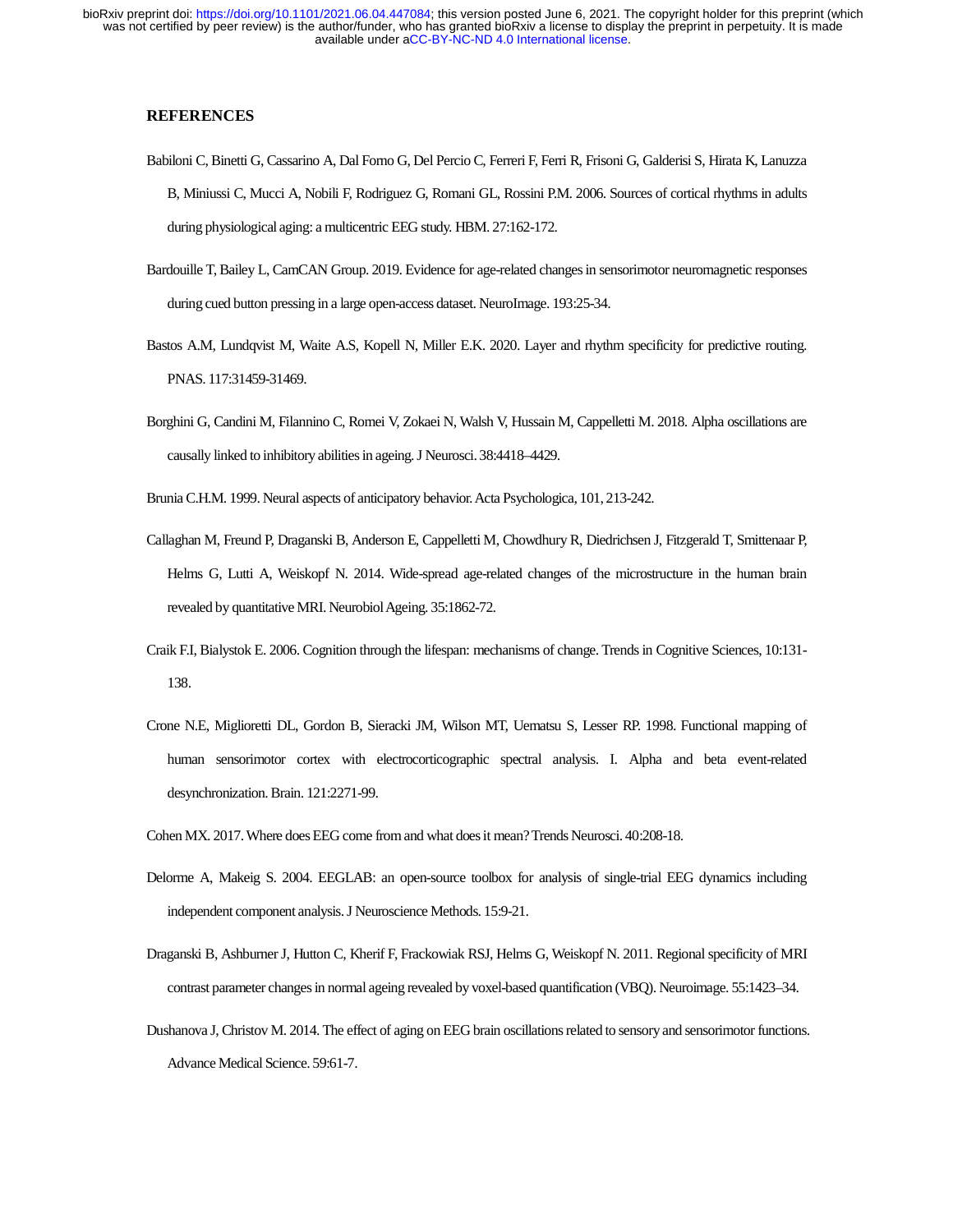- Dustman R.E, Shearer D.E, Emmerson R.Y. 1993. EEG and event-related potentials in normal aging. Progress in Neurobiology. 41:369–401.
- Ferreira D, Correia R, Nieto A, Machado A, Molina Y, Barroso J. 2015. Cognitive decline before the age of 50 can be detected with sensitive cognitive measures. Psicothema 27 216–222.
- Feingold J, Gibson DJ, DePasquale B, Graybiel AM. 2015. Bursts of beta oscillation differentiate postperformance activity in the striatum and motor cortex of monkeys performing movement tasks. Proc Natl Acad Sci U S A 112:13687-13692.
- Folstein M. F. 1975. "Mini-mental state". A practical method for grading the cognitive state of patients for the clinician. Journal of Psychiatric Research. 12:189–198.
- Fjell AM, Walhovd KB, Fennema-Notestine C, McEvoy LK, Hagler DJ, Holland D, Brewer JB, Dale AM. 2009. One-year brain atrophy evident in healthy aging. J Neuroscience. 29:15223–15231.
- Gautam P, Cherbuin N, Sachdev PS, Wen W, Anstey KJ. 2011. Relationships between cognitive function and frontal grey matter volumes and thickness in middle aged and early old-aged adults: The PATH Through Life Study. Neuroimage 55: 845-855.
- Ge Y, Grossman R.I, Babb J.S, Rabin M.L, Mannon L.J, Kolson D.L. 2002. Age-Related Total Gray Matter and White Matter Changes in Normal Adult Brain. Part I: Volumetric MR Imaging Analysis. American J of Neuroradiology. 23:1327–1333.
- Hari R, Salmelin R. 1997. Human cortical oscillations: a neuromagnetic view through the skull. Trends Neurosci. 20:44–49.
- Haegens S, Händel B.F, Jensen O. 2011. Top–down controlled alpha band activity in somatosensory areas determines behavioral performance in a discrimination task. J Neuroscience. 31:5197-5204
- Haegens S, Cousijn H, Wallis G, Harrison P.J. Nobre A.C. 2014. Inter- and intra-individual variability in alpha peak frequency. NeuroImage. 92:46-55.
- Hindriks R, van Putten M. 2013. Thalamo-cortical mechanisms underlying changes in amplitude and frequency of human alpha oscillations. NeuroImage. 15:150-63.
- Hosaka R, Nakajima T, Aihara K, Yamaguchi Y, Mushiake H. 2015. The suppression of beta oscillations in the primate supplementary motor complex reflects a volatile state during the updating of action sequences. Cer Cortex. 26:3442-52.
- Jensen O, Mazaheri A. 2010. Shaping functional architecture by oscillatory Alpha activity: gating by inhibition. Frontiers in Human Neuroscience. 4, doi:10.3389/fnhum.2010.00186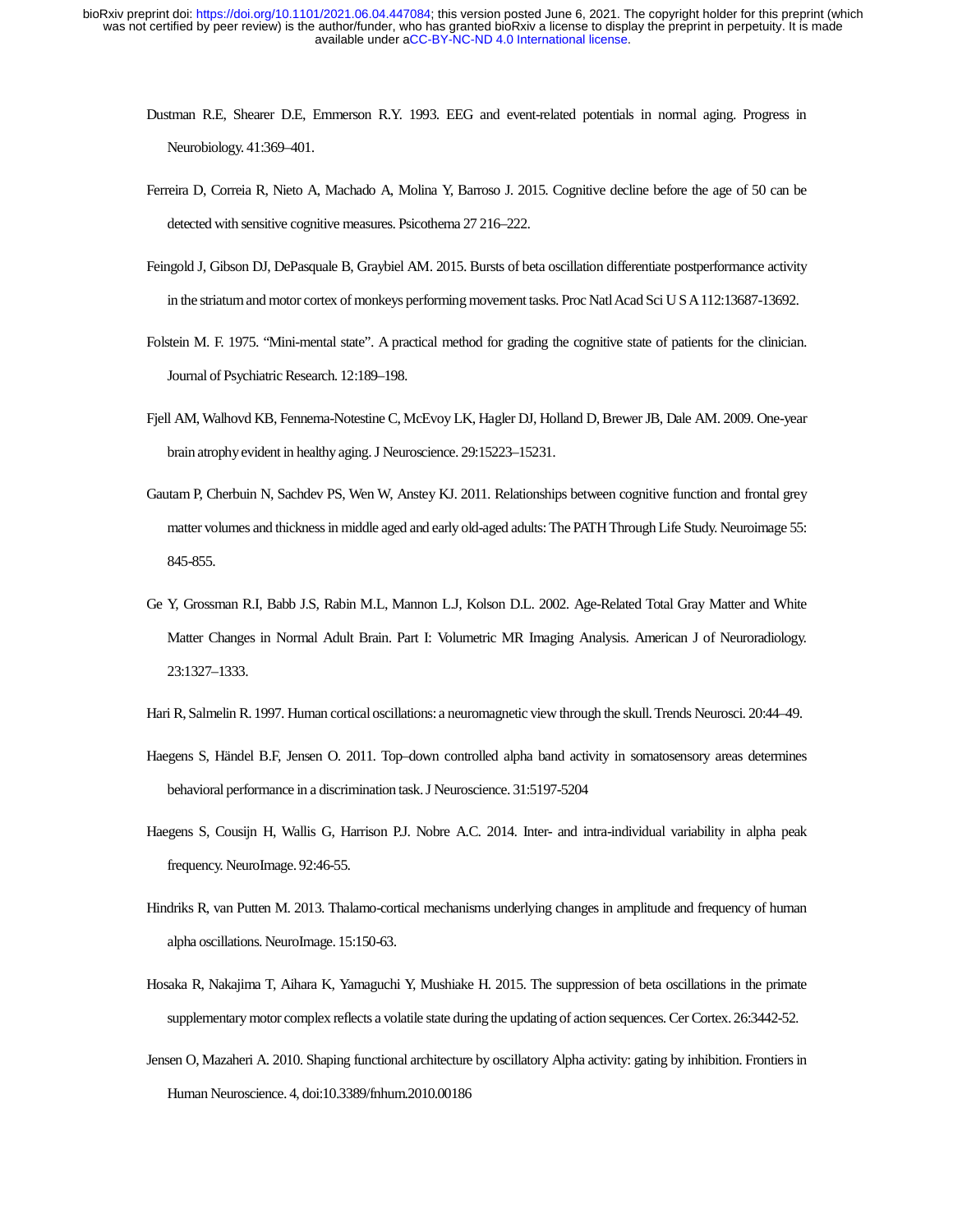- Jones SR. 2016. When brain rhythms aren't 'rhythmic': implication for their mechanisms and meaning Current Opinion in Neurobiology 40:72–80.
- Ishii R, Canuet L, Aoki Y, Hata M, Iwase M, Ikeda S, Nishida K, Ikeda M. 2017. Healthy and Pathological Brain Aging: From the Perspective of Oscillations, Functional Connectivity, and Signal Complexity. Neuropsychobiology. DOI: 10.1159/000486870
- Karolis S, Callaghan M, Chieh-En Tseng J, Hope T, Weiskopf N, Rees G, Cappelletti M. 2019. Spatial gradients of healthy aging: a study of myelin-sensitive maps. Neurobiol Ageing.79:83-92.
- Kilavik B.E, Zaepffel M, Brovelli A, MacKay W.A, Riehle A. 2013. The ups and downs of beta oscillations in sensorimotor cortex. Experimental Neurology. 245:15–26.
- Klimesch W. 2012. Alpha-band oscillations, attention, and controlled access to stored information. TICS. 16:606-17.
- Kosseva A.R, Schraderb C, Däuperb J, Denglerb R, Rollnik J.D. 2002. Increased intracortical inhibition in middle-aged humans; a study using paired-pulse transcranial magnetic stimulation. Neurosci Lett 333: 83–86.
- Kuś R, Różański PT, Durka PJ. 2013. Multivariate matching pursuit in optimal Gabor dictionaries: theory and software with interface for EEG/MEG via Svarog. BioMed Eng OnLine 12.
- Lachman ME. 2004. Development in midlife. Annual Review of Psychology 55:305– 331.
- Lachman ME, Eileen K, Weiner E.I, Craighead E. 2010. "The Midlife Crisis." The Corsini Encyclopedia of Psychology 4th Edition, Vol. 3: 993-994.
- Lachman ME, Teshale S, Agrigoroaei S. 2015. Midlife as a Pivotal Period in the Life Course: Balancing Growth and Decline at the Crossroads of Youth and Old Age. International J of Behavioral Development. 39:20– 31.
- Law R.G, Pugliese S, Shin H, Sliva D, Lee S, Neymotin S, Moore C, Jones S.G. 2019. A supragranular nexus for the effects of neocortical beta events on human tactile perception Biorxiv
- Leventhal DK, Gage GJ, Schmidt R, Pettibone JR, Case AC, Berke JD. 2012. Basal ganglia beta oscillations accompany cue utilization. Neuron. 73:523–536.
- Little S, Bonaiuto J, Bestamann S. 2019. Human motor cortical beta bursts relate to movement planning and response errors. PlosBiology. https://doi.org/10.1371/journal.pbio.3000479.
- Lofredi R, Tan H, Neumann WJ, Yeh, C-H, Schneider G.H, Kühn A.A, Brown P. 2019. Beta bursts during continuous movements accompany the velocity decrement in Parkinson's disease patients. Neurobiology of Disease. 127:462-471.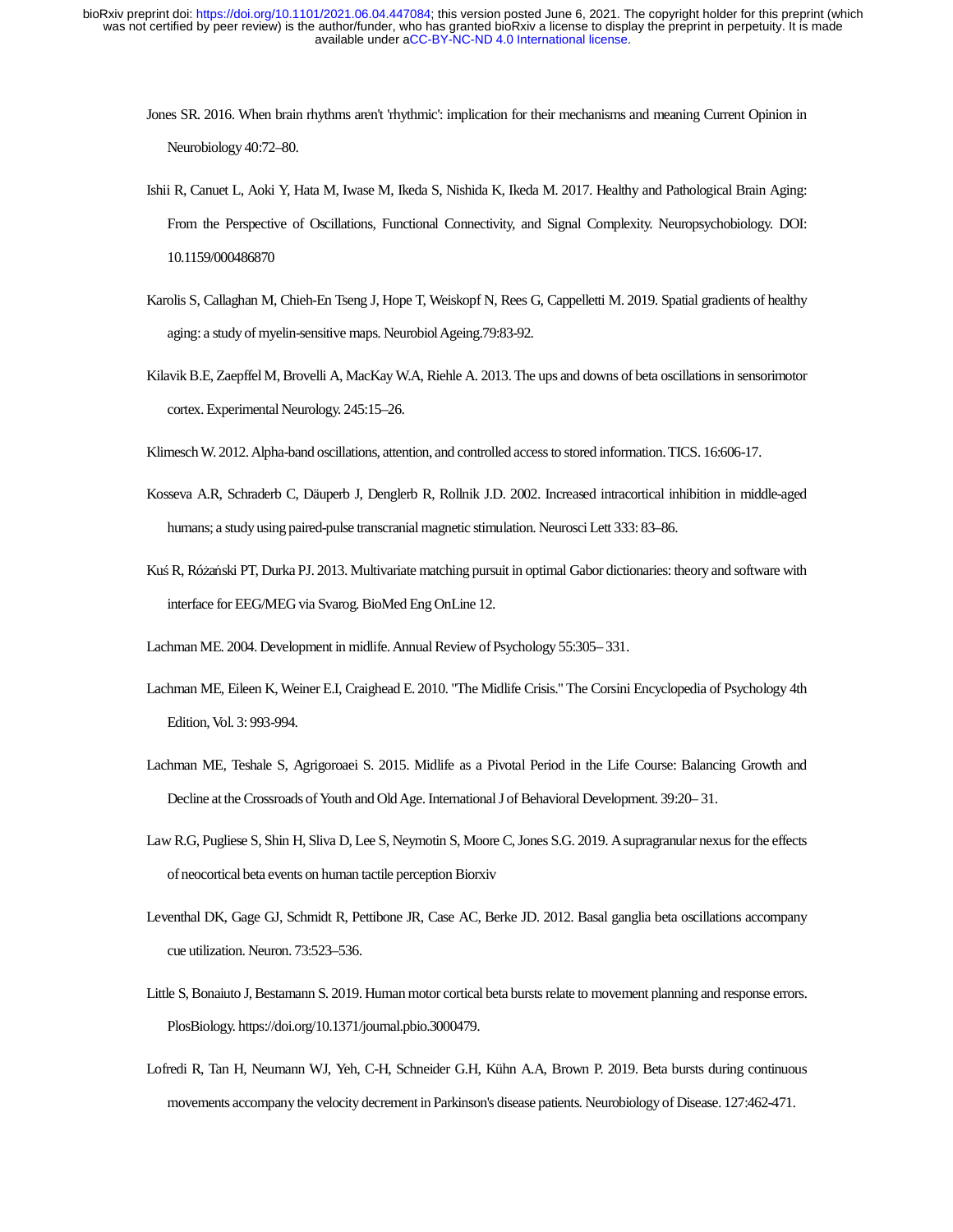- Lundqvist M, Rose J, Herman P, Brincat SL, Buschman TJ, Miller EK. 2016. Gamma and Beta Bursts Underlie Working Memory. Neuron 90:152-164.
- Lundqvist M, Herman P, Warden MR, Brincat SL, Miller EK. 2018. Gamma and beta bursts during working memory readout suggest roles in its volitional control. Nat Commun 9:394.
- Mallat S.G, Zhang Z.1993. Matching Pursuits with time-frequency dictionaries. IEEE Trans Signal Process. 41: 3397-3415.
- Maris E, Oostenvelt R. 2007. Nonparametric statistical testing of EEG- and MEG-data. J Neurosci Meth. 164:177-90
- Murty D, Manikandan K, Kumar W.S, Ramesh R.G, Purokayastha S, Javali M, Prahalada N, Rao N.P. Ray S. 2019. Gamma oscillations weaken with age in healthy elderly in human EEG. NeuroImage. 215, 116826.
- Nikulin V.V, Brismar T. 2006. Phase synchronization between alpha and beta oscillations in the human electroencephalogram. Neuroscience. 137:647–657
- Oostenveld R, Fries P, Maris E, Schoffelen JM. 2011. Comput Intell Neurosci.. FieldTrip: Open source software for advanced analysis of MEG, EEG, and invasive electrophysiological data. doi: 10.1155/2011/156869.
- Park H, Kennedy K.M, Rodrigue K.M, Hebrank, A.C, Park, D.C. 2013. An fMRI study of episodic encoding across the lifespan: changes in subsequent memory effects are evident by middle-age. Neuropsychologia. 51:448–456.
- Pertzov Y, Bays P.M, Joseph S, Husain M. 2013. Rapid forgetting prevented by retrospective attention cues. J Experimental Psychology: Human Perception and Performance. 39:1224.
- Pfefferbaum A, Rohlfing T, Rosenbloom MJ, Chu W, Colrain IM, Sullivan EV. 2013. Variation in longitudinal trajectories of regional brain volumes of healthy men and women (ages 10 to 85 years) measured with atlas-based parcellation of MRI. NeuroImage. 65:176–193
- Poil SS, van Ooyen A, Linkenkaer<sup>-</sup>Hansen K. 2008. Avalanche dynamics of human brain oscillations: relation to critical branching processes and temporal correlations. HBM. 29:770-7.
- Raz N, Lindenberger U, Rodrigue KM, Kennedy KM, Head D, Williamson A, Dahle C, Gerstorf D, Acker JD. 2005. Regional brain changes in aging healthy adults: general trends, individual differences, and modifiers. Cer Cortex.15:1676–1689.
- Raz N, Rodrigue KM, Kennedy KM, Acker JD. 2007. Vascular health and longitudinal changes in brain and cognition in middle-aged and older adults. Neuropsychology. 21:149–157.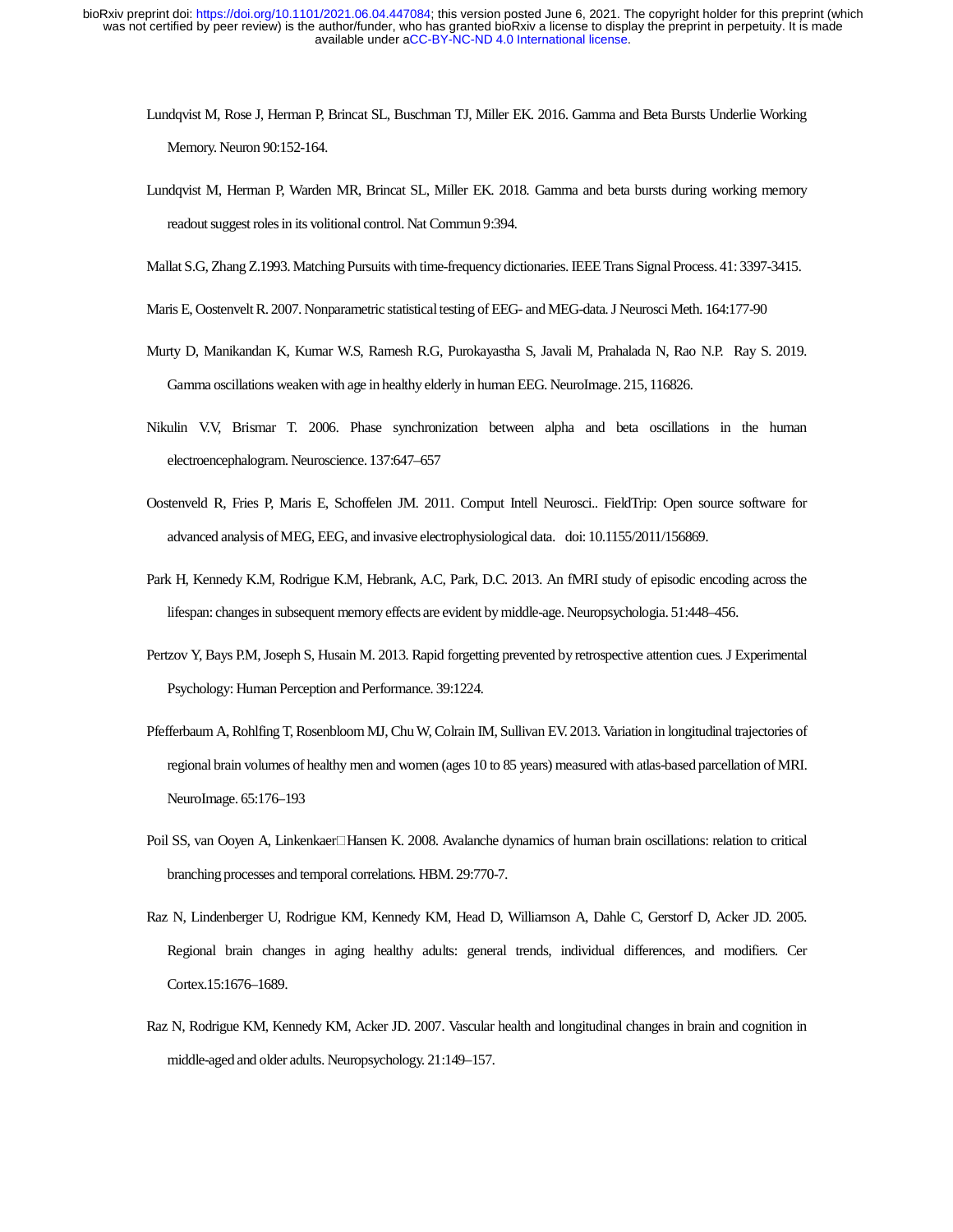- Raz N, Ghisletta P, Rodrigue KM, Kennedy KM, Lindenberger U. 2010. Trajectories of brain aging in middle-aged and older adults: Regional and individual differences. Neuroimage. 51:501–511.
- Roberts JA, Boonstra TW, Breakspear M. 2015. The heavy tail of the human brain. Curr Opin Neurobiol. 1;31:164-72.
- Rondina Ii R, Olsen R.K, Li L, Meltzer J.A, Ryan J.D. 2019. Age-related changes to oscillatory dynamics during maintenance and retrieval in a relational memory task. PloSOne. 14:e0211851.
- Rossini PM, Rossi S, Babiloni C, Polich J. 2007. Clinica neurophysiology of aging brain: from normal aging to neurodegeneration. Progress in Neurobiology. 83:375–400.
- Rossiter HE, Davis EM, Clark EV, Boudrias MH, Ward NS. 2014. Beta oscillations reflect changes in motor cortex inhibition in healthy ageing. Neuroimage. 91C:360–365.
- Salthouse T.A. 2009. When does age- related cognitive decline begin? Neurob Aging. 30:507- 514.
- Salthouse T.A. 2011. Neuroanatomical substrates of age-related cognitive decline. Psychol Bulletin. 137:753–784.
- Schmidt R. Herrojo Ruiz M, Kilavik B.E. Kilavik BE, Lundqvist M, Starr P. 2019. Beta oscillations in working memory, executive control of movement and thought, and sensorimotor function. J Neurosci. 39:8231-8238.
- Schneider W, Eschman A, Zuccolotto A. 2012. E-Prime User's Guide. Pittsburgh: Psychol Software Tools, Inc.
- Schönwald J. S, Carvalho D, de Santa-Helena E, Lemke N, L Gerhardt G, 2012. Topography-specific spindle frequency changes in obstructive sleep apnea. BMC Neurosci, 13: 89.
- Shafto et al., 2014; Cam-CAN repository (available at http://www.mrc-cbu.cam.ac.uk/datasets/camcan/
- Sherman MA, Lee S, Law R, Haegens S, Thorn CA, Hamalainen MS, Moore CI, Jones SR. 2016. Neural mechanisms of transient neocortical beta rhythms: Converging evidence from humans, computational modeling, monkeys, and mice. Proc Natl Acad Sci U S A 113:E4885-4894.
- Shin H, Law R, Tsutsui S, Moore CI, Jones SR. 2017. The rate of transient beta frequency events predicts behavior across tasks and species. Elife 6.
- Singh-Manoux A, Kivimaki M, Glymour M.M, Elbaz A, Berr C, Ebmeier K.P, Ferrie J.E, Dugravotet A. 2012. Timing of onset of cognitive decline: results from Whitehall II prospective cohort study. BMJ. 344:d7622.
- Spitzer B, Haegens S. 2017. Beyond the status quo: a role for beta oscillations in endogenous content (re) activation. Eneuro. 4(4).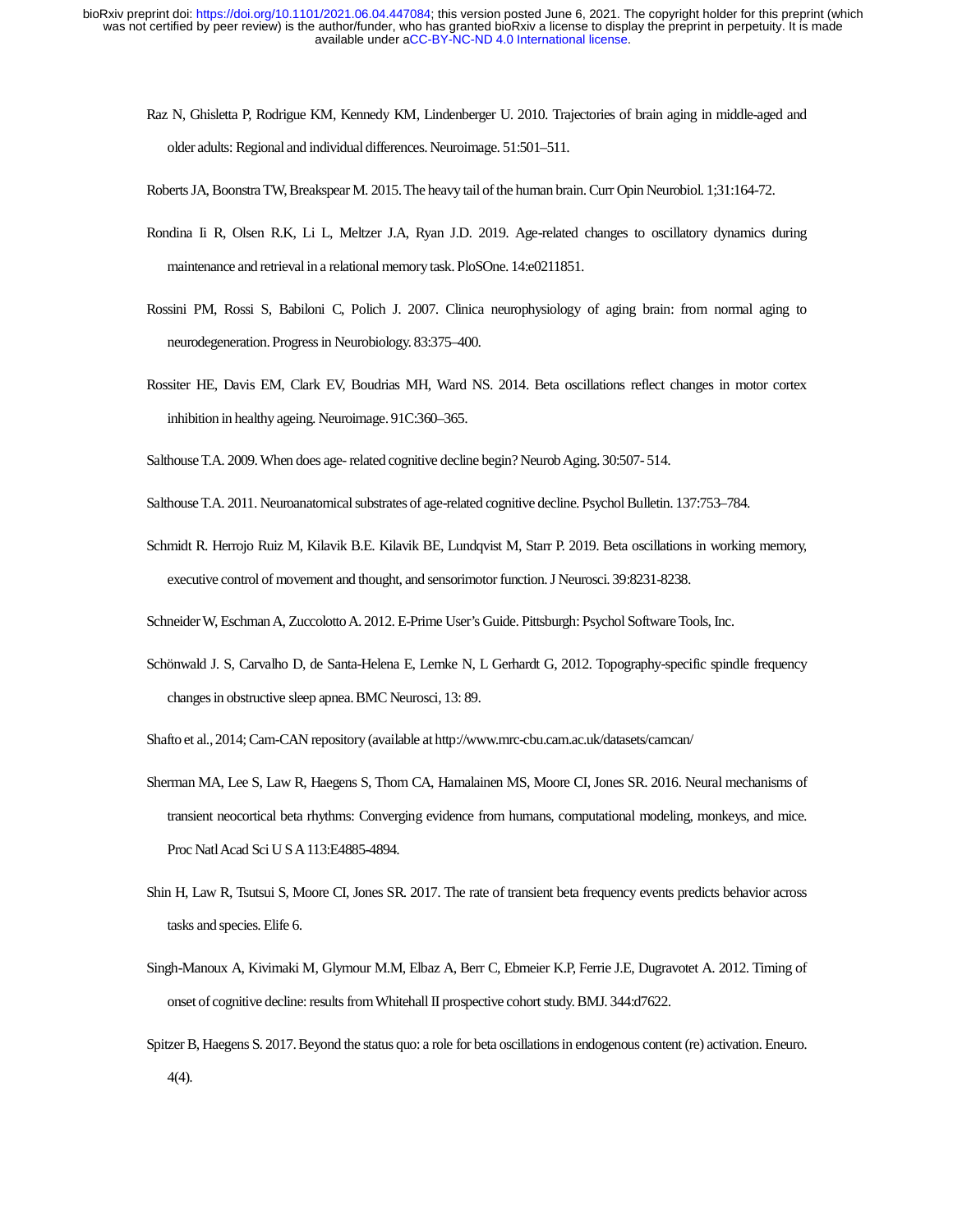- Sporn S, Hein T, Herrojo Ruiz M. 2018. Bursts and variability of beta oscillations mediate the effect of anxiety on motor exploration and motor learning. bioRxiv, :442772.
- Sporn S, Hein T, Herrojo Ruiz M. 2020. Alterations in the amplitude and burst rate of beta oscillations impair rewarddependent motor learning in anxiety. eLife. DOI: 10.7554/elife.50654.sa2
- Steriade M, Llinas R.R. 1988. The functional states of the thalamus and the associated neuronal interplay. Physiological Review. 68:649-742
- Taulu S, Simola J, Kajola M. 2005. Applications of the signal space separation method. IEEE Trans. SignalProcess.533359.
- Taulu S, Simola J. 2006. Spatiotemporal signal space separation method for rejecting nearby interference in MEG measurements. Phys Med Biology. 51:1759-68
- Tan H, Wade C, Brown P. 2016. Post-movement beta activity in sensorimotor cortex indexes confidence in the estimations from internal models. Journal of Neuroscience. 3:1516-28.
- Taylor et al., 2017 Cam-CAN repository (available at http://www.mrc-cbu.cam.ac.uk/datasets/camcan/
- Tinkhauser G, Pogosyan A, Tan H, Herz DM, Kuhn AA, Brown P. 2017. Beta burst dynamics in Parkinson's disease OFF and ON dopaminergic medication. Brain 140:2968-2981.
- Torrecillos F, Tinkhauser G, Fischer P, Green A.L, Aziz T.Z, Foltynie T, Limousin P, Zrinzo L, Ashkan K, Brown P, Tan H. 2018. Modulation of Beta Bursts in the Subthalamic Nucleus Predicts Motor Performance. J Neurosci. 38: 8905–8917.
- Torrecillos F, Alayrangues J, Kilavik BE, Malfait N. 2015. Distinct Modulations in Sensorimotor Post-movement and Foreperiod beta-Band Activities Related to Error Salience Processing and Sensorimotor Adaptation. J Neurosci 35:12753- 12765.
- Vlahou E.L, Thurm F, Kolassa I.T, Schlee W. 2014. Resting-state slow wave power, healthy aging and cognitive performance. Scientific Report. 4:5101. 10.1038/srep05101.
- Willis S.L, Martin M, Rocke C. 2010. Longitudinal perspectives on midlife development: stability and change. European Journal of Ageing. 7:131–134.
- Zimprich D, Mascherek A. 2010. Five views of a secret: Does cognition change during middle adulthood? European Journal of Ageing. 7:135–146.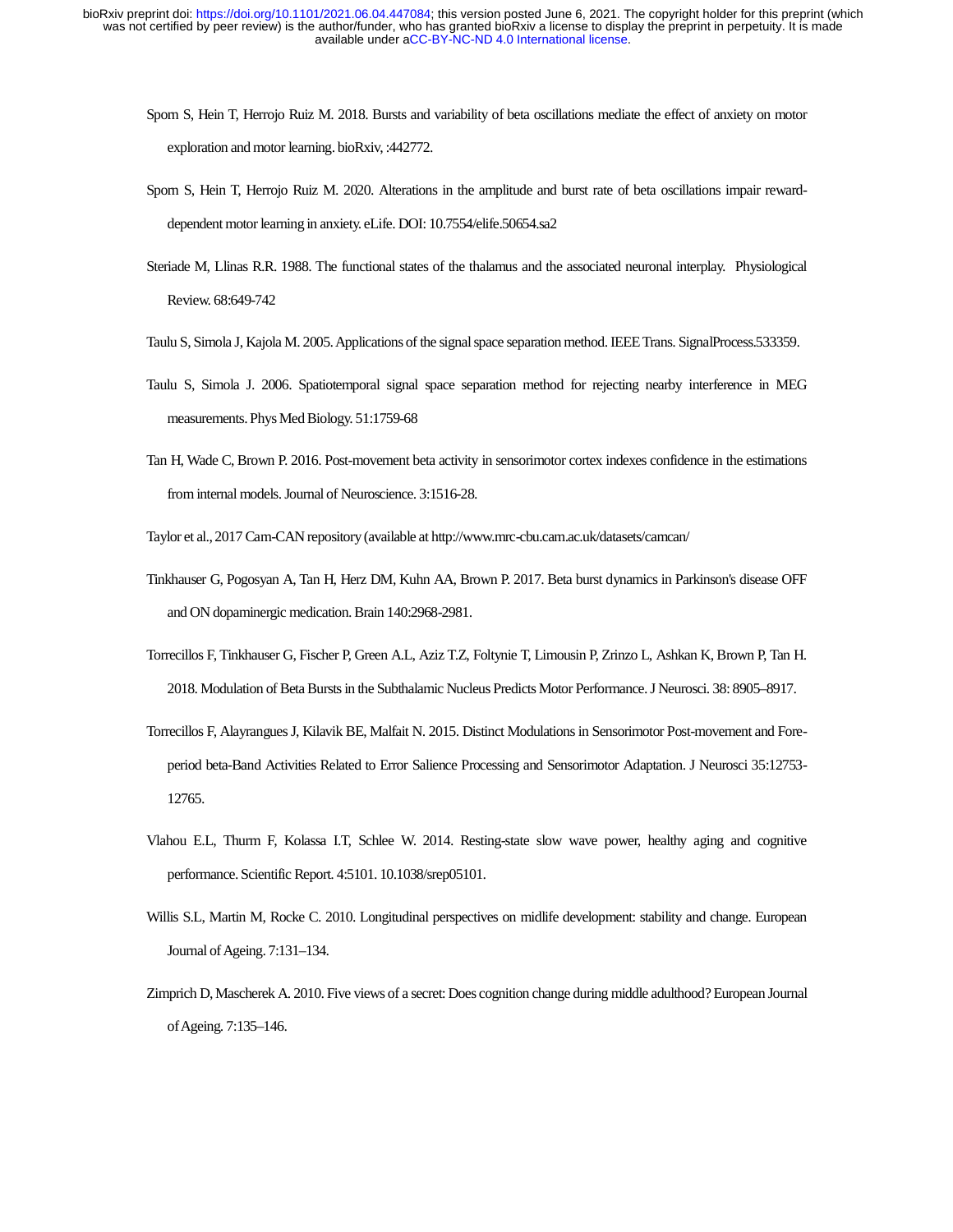Yu Y, Sanabria D.E, Wang J, Hendrix C.M, Zhang J, Nebeck S.D., Amundson A.M, Busby Z.B, Bauer D.L, Johnson M.D,

Johnson L.A, Vitek J.L. 2021. Parkinsonism Alters Beta Burst Dynamics across the Basal Ganglia–Motor Cortical

Network. J Neuroscience. 41:2274-2286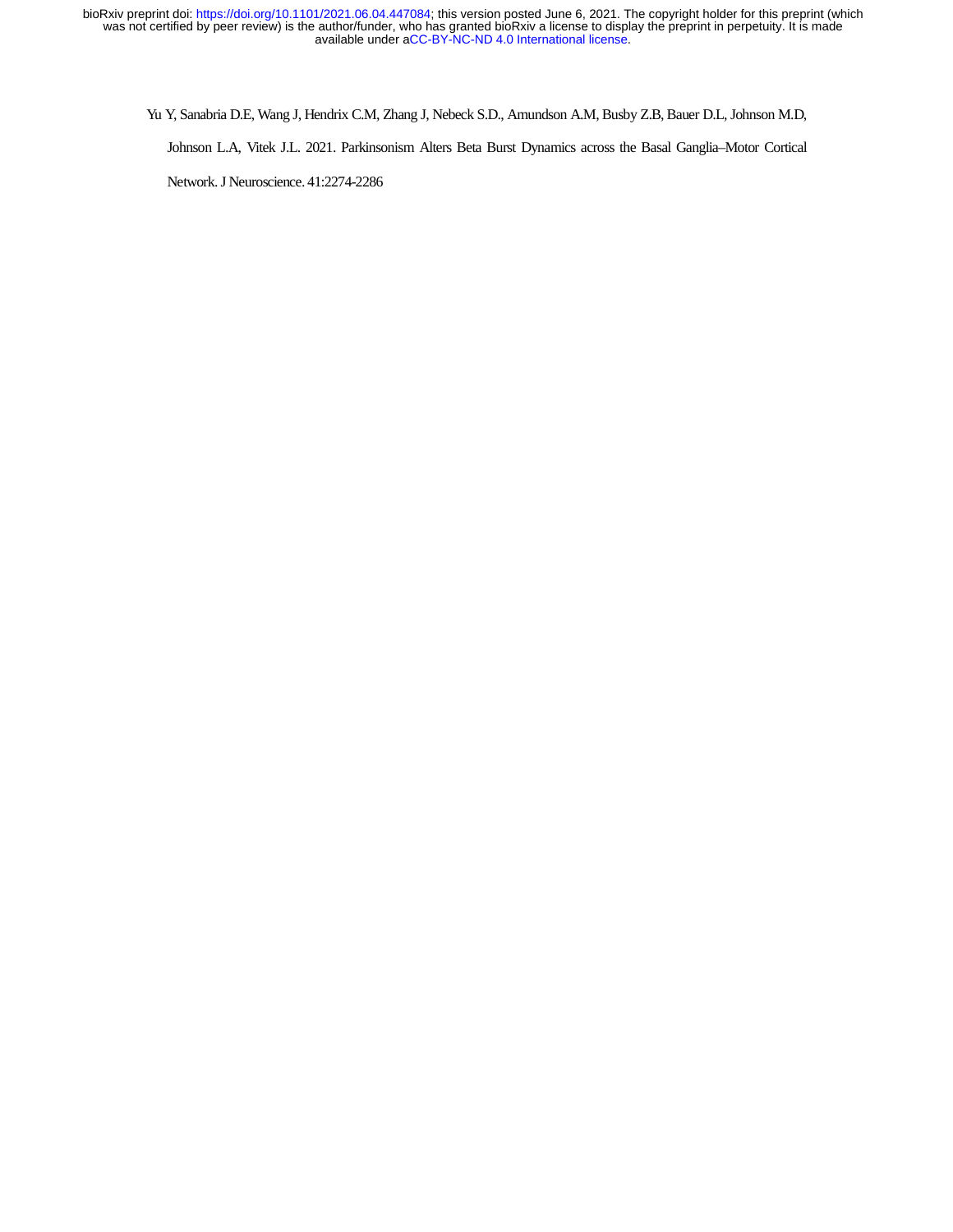Figure 1

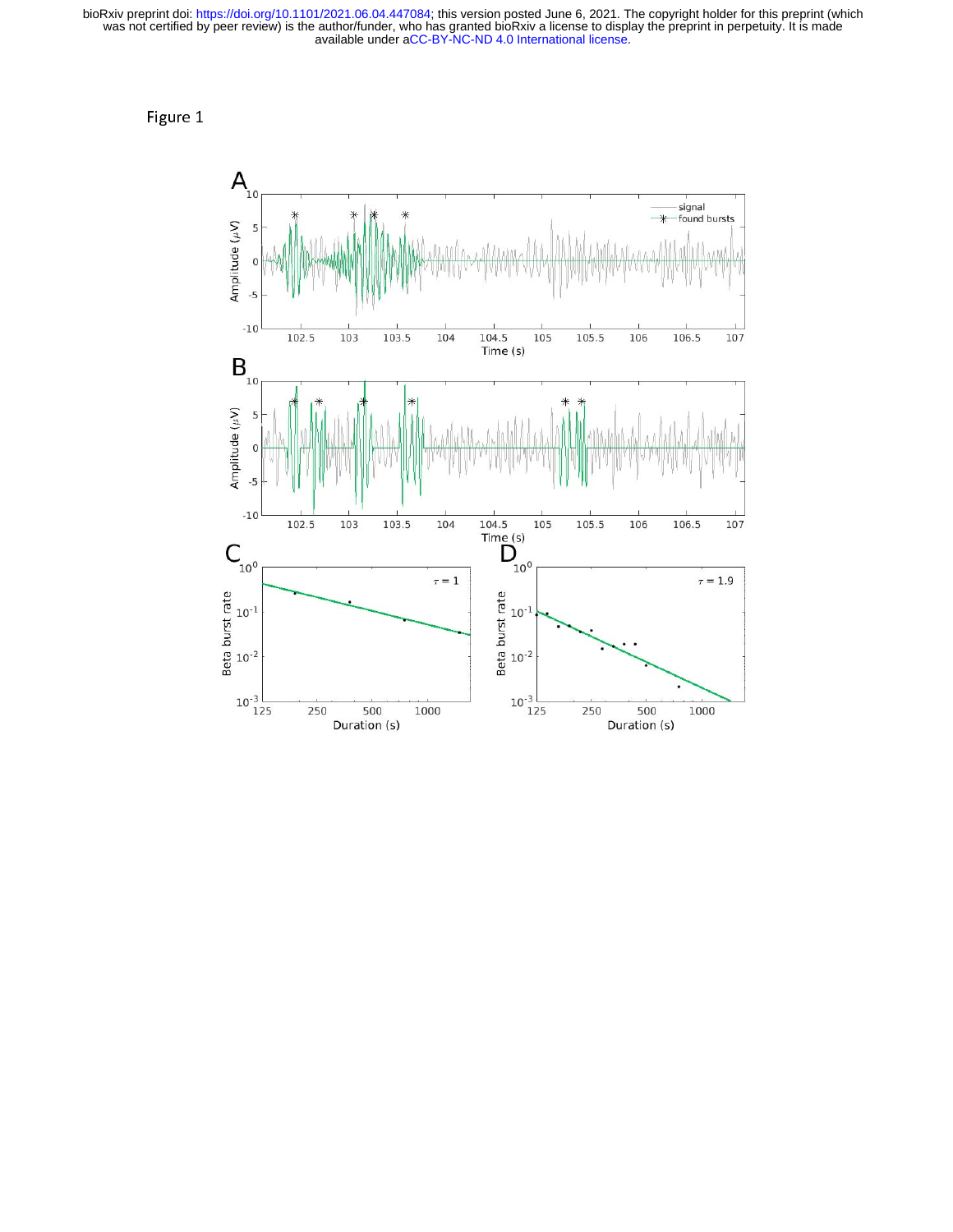Figure 2

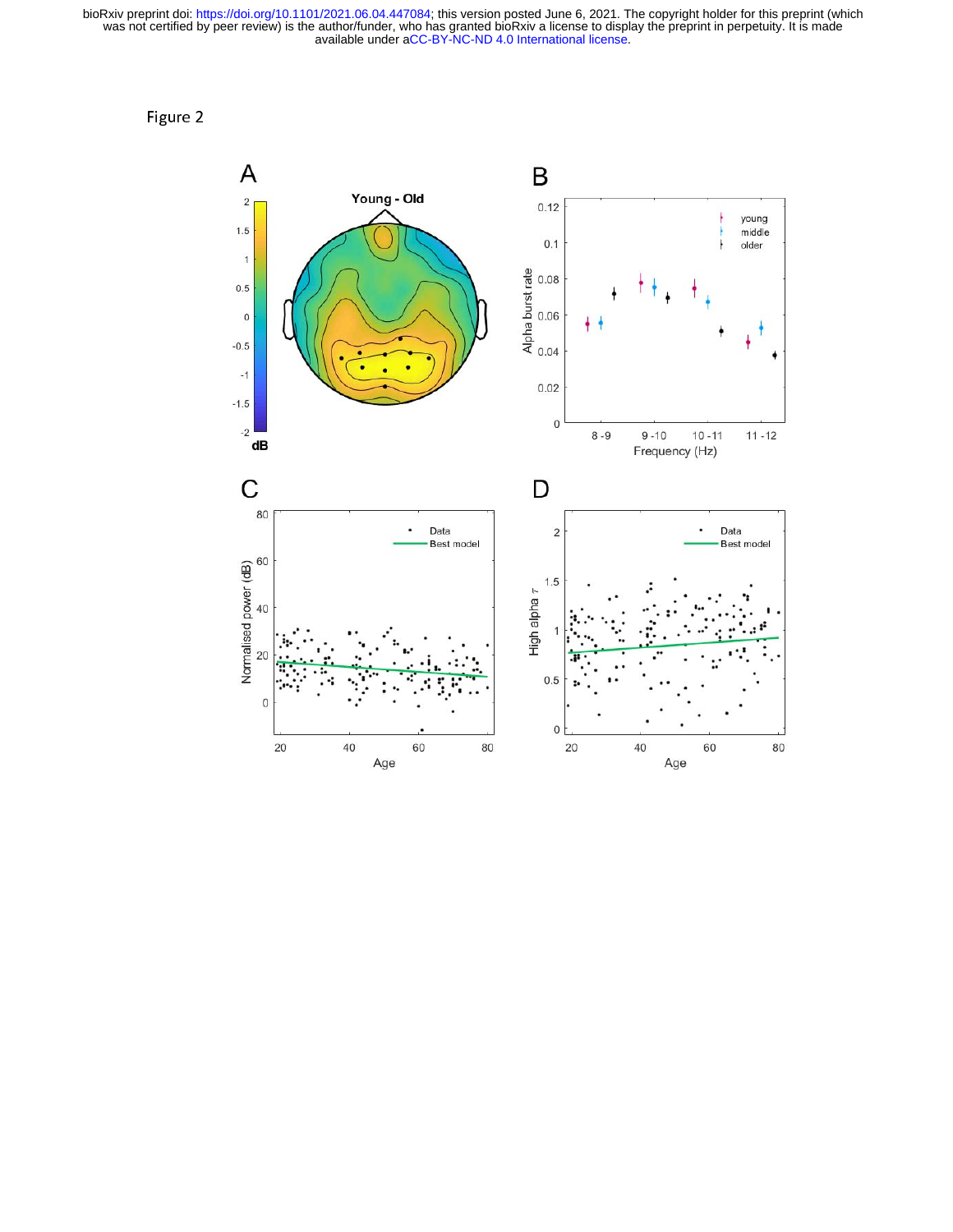Figure 3

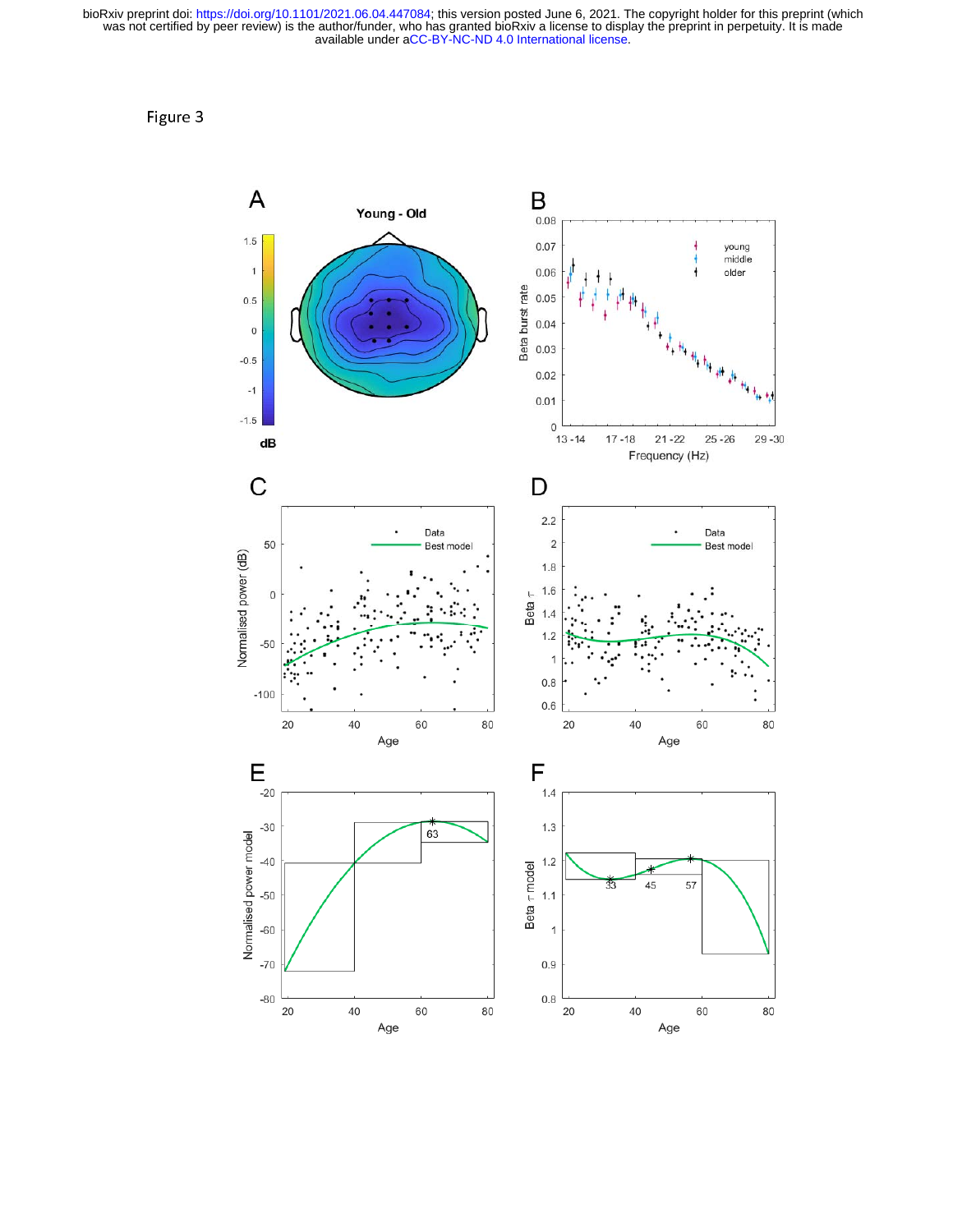Figure 4